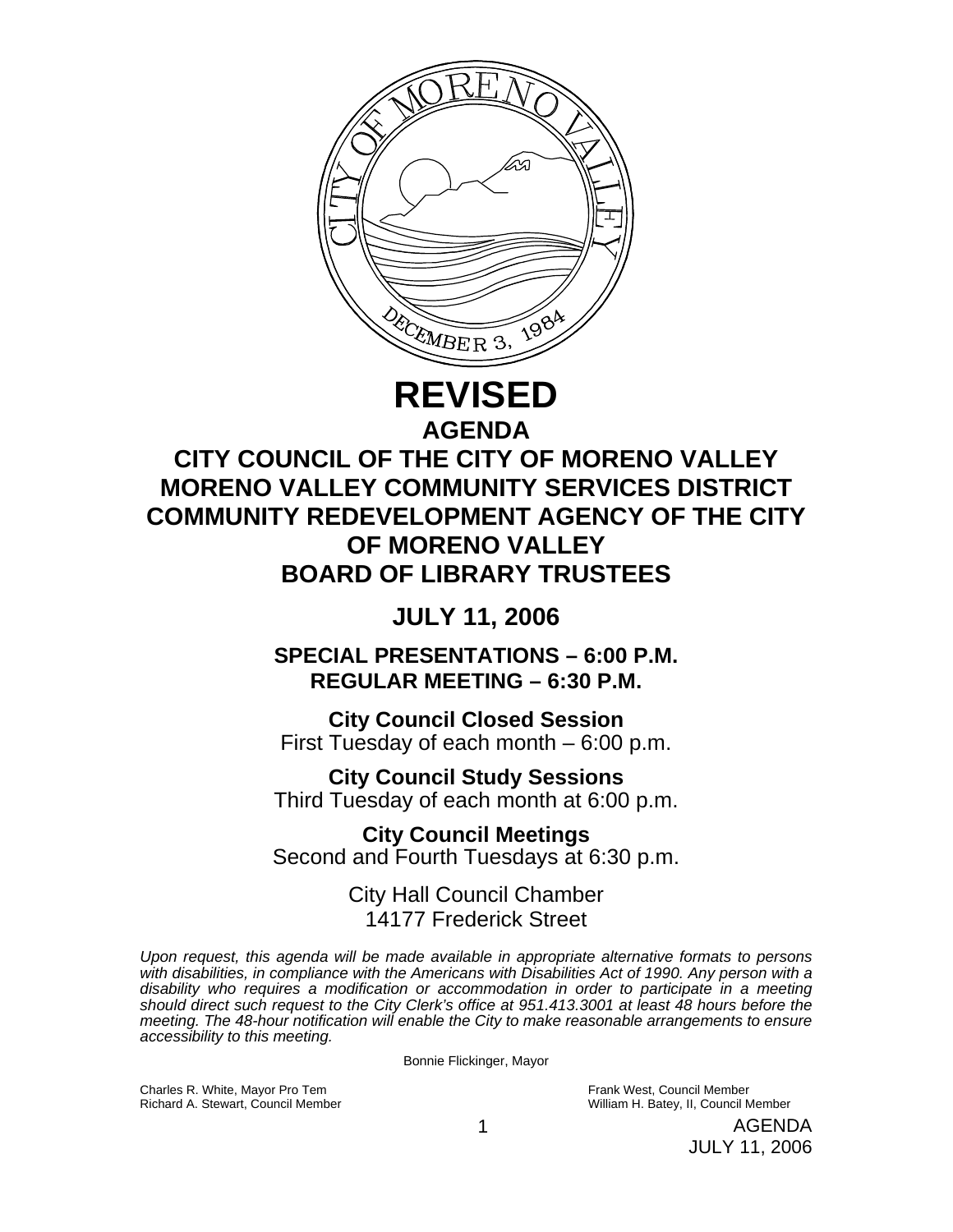## **AGENDA CITY COUNCIL OF THE CITY OF MORENO VALLEY**

## **JULY 11, 2006**

## **CALL TO ORDER**

## SPECIAL PRESENTATIONS - 6:00 p.m.

- 1. Employees of the Quarter Development Services/Stoneridge Towne Centre Team
- 2. Officer of the Quarter Officer Chris Durham
- 3. Firefighter of the Quarter Firefighter Andy Djohan
- 4. 4th of July Parade Awards
- 5. Recognition of Volunteer of the Year Tim Coleman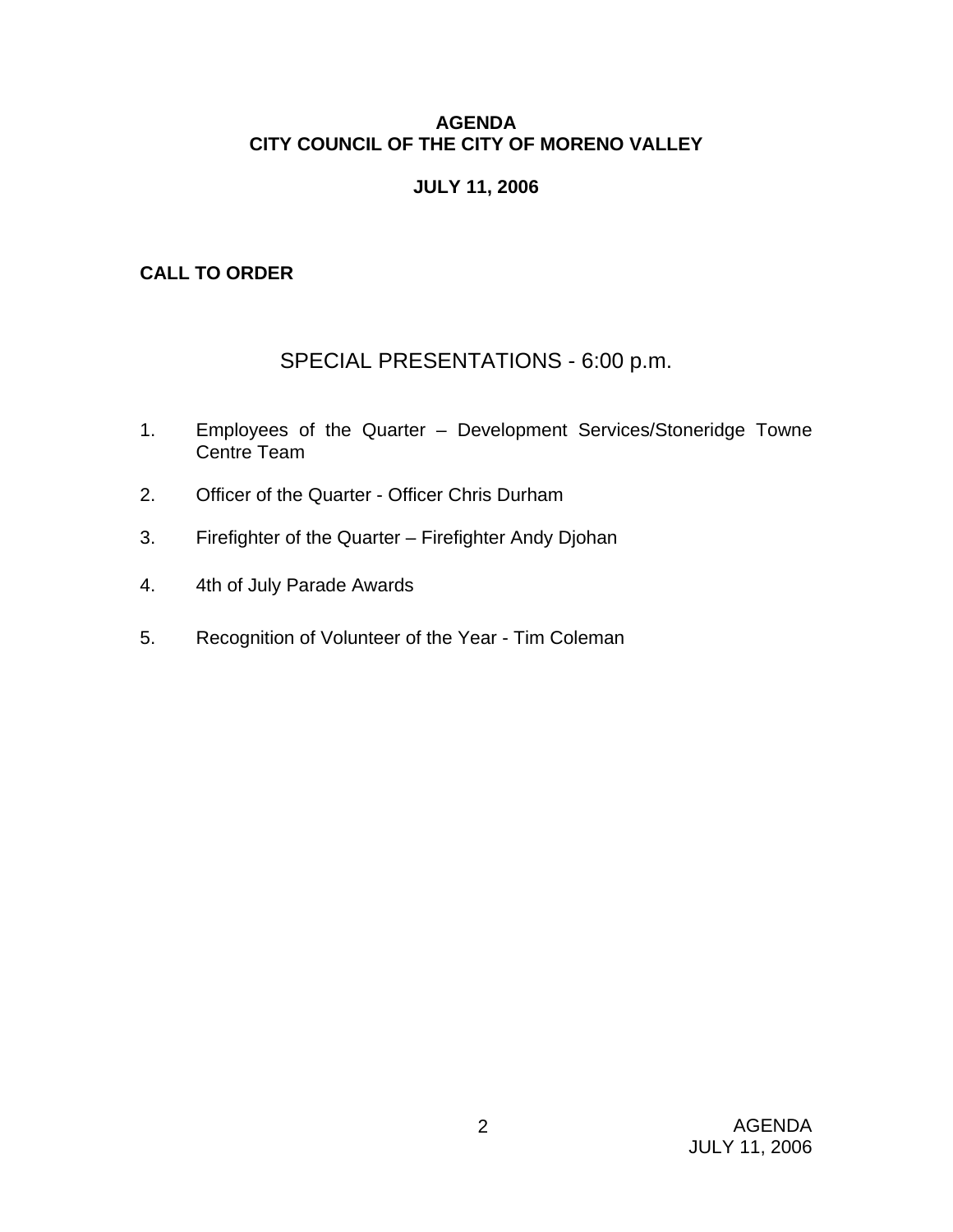#### **AGENDA JOINT MEETING OF THE CITY COUNCIL OF THE CITY OF MORENO VALLEY MORENO VALLEY COMMUNITY SERVICES DISTRICT COMMUNITY REDEVELOPMENT AGENCY OF THE CITY OF MORENO VALLEY AND THE BOARD OF LIBRARY TRUSTEES**

### **REGULAR MEETING - 6:30 P.M. JULY 11, 2006**

**CALL TO ORDER** (Joint Meeting of the City Council of the City of Moreno Valley, Moreno Valley Community Services District, Community Redevelopment Agency of the City of Moreno Valley and the Board of Library Trustees - actions taken at the Joint Meeting are those of the Agency indicated on each Agenda item)

### **PLEDGE OF ALLEGIANCE**

**INVOCATION** – Pastor Lupe Gonzalez, Templo De Milagros

## **ROLL CALL**

## **INTRODUCTIONS**

PUBLIC COMMENTS **ON MATTERS ON THE AGENDA** WILL BE TAKEN UP AS THE ITEM IS CALLED FOR BUSINESS, BETWEEN STAFF'S REPORT AND CITY COUNCIL DELIBERATION (SPEAKER SLIPS MAY BE TURNED IN UNTIL THE ITEM IS CALLED FOR BUSINESS.) Those wishing to speak should submit a BLUE speaker slip to the Bailiff. There is a three-minute limit per person. All remarks and questions shall be addressed to the presiding officer or to the City Council and not to any individual Council member, staff member or other person.

PUBLIC COMMENTS **ON MATTERS NOT ON THE AGENDA** UNDER THE JURISDICTION OF THE CITY COUNCIL WILL BE HEARD PRIOR TO CITY COUNCIL REPORTS AND CLOSING COMMENTS. IN THE EVENT THAT THE AGENDA ITEM FOR SUCH PUBLIC COMMENTS HAS NOT BEEN CALLED BY 9:00 P.M., IT SHALL BE CALLED AS THE NEXT ITEM OF BUSINESS FOLLOWING THE CONCLUSION OF ANY ITEM BEING HEARD AT 9:00 P.M. Those wishing to speak should submit a BLUE speaker slip to the Bailiff. There is a three-minute limit per person. All remarks and questions shall be addressed to the presiding officer or to the City Council and not to any individual Council member, staff member or other person.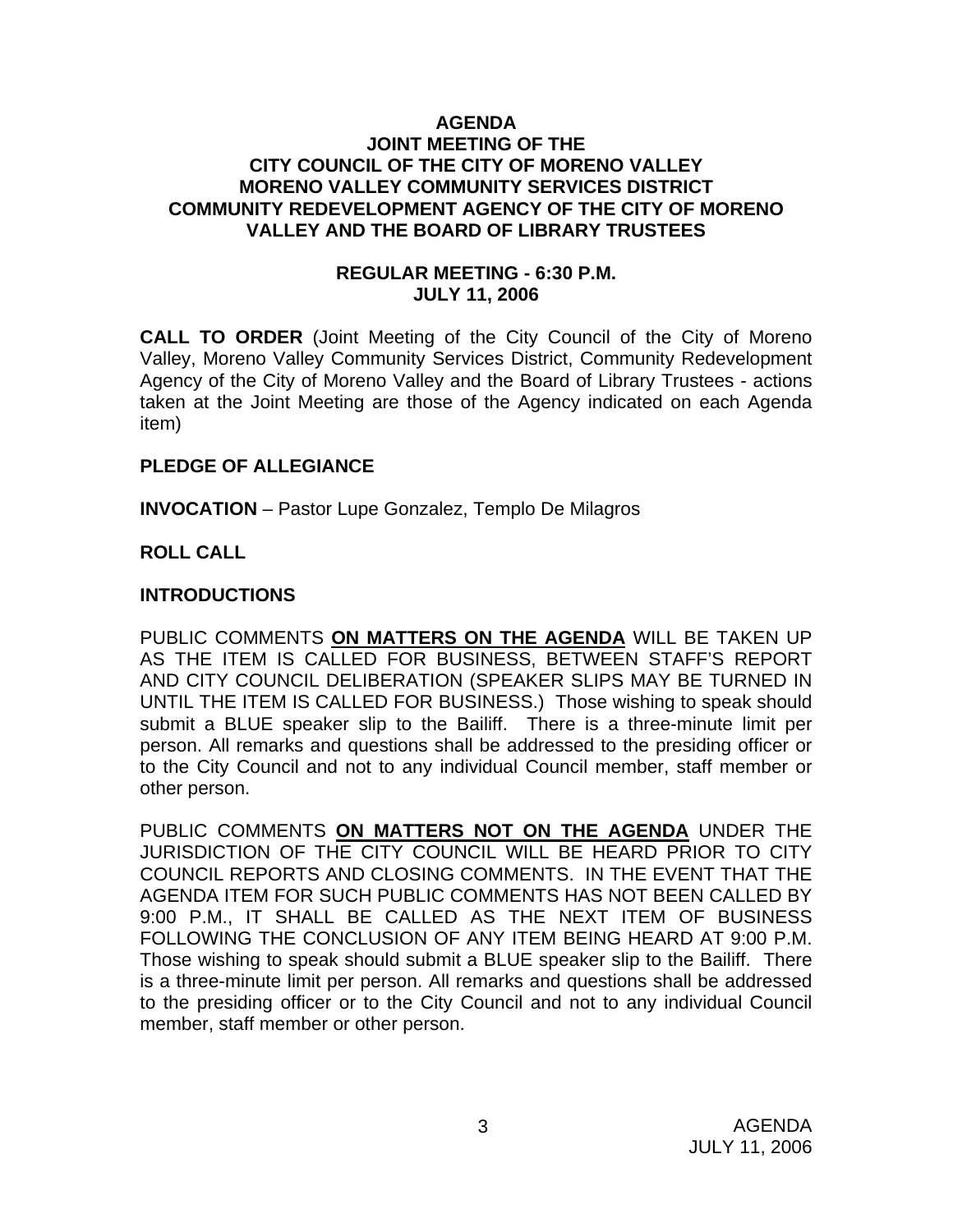## **JOINT CONSENT CALENDARS (SECTIONS A-D) OF THE CITY COUNCIL OF THE CITY OF MORENO VALLEY, MORENO VALLEY COMMUNITY SERVICES DISTRICT, COMMUNITY REDEVELOPMENT AGENCY OF THE CITY OF MORENO VALLEY, AND THE BOARD OF LIBRARY TRUSTEES**

All items listed under the Consent Calendars, Sections A, B, C, and D are considered to be routine and non-controversial, and may be enacted by one motion unless a member of the Council, Community Services District, Redevelopment Agency or the Board of Library Trustees requests that an item be removed for separate action. The motion to adopt the Consent Calendars is deemed to be a separate motion by each Agency and shall be so recorded by the City Clerk. Items withdrawn for report/discussion will be heard after public hearing items.

## **A. CONSENT CALENDAR** - **CITY COUNCIL**

- A1. ORDINANCES FIRST READING BY TITLE ONLY Recommendation: Waive reading of all Ordinance Introductions and read by title only.
- A2. APPROVAL OF THE AGREEMENT TO FORM THE LAKE ELSINORE AND CANYON LAKE TOTAL MAXIMUM DAILY LOAD (TMDL) TASK FORCE (Report of: Public Works Department) Recommendation:
	- 1. Approve the Agreement to form the Lake Elsinore and Canyon Lake TMDL Task Force as approved to form by the City Attorney;
	- 2. Appoint the Public Works Director/City Engineer as the primary representative and appoint the Storm Water Program Coordinator as the alternate representative to the TMDL Task Force;
	- 3. Authorize the Mayor to execute the Agreement; and
	- 4. Direct the City Clerk to attest to the Mayor's signature and transmit the executed Agreement to the Santa Ana Watershed Project Authority.
- A3. PROFESSIONAL CONSULTANT SERVICES AGREEMENT FOR FISCAL YEAR 2006/2007 ANNUAL PAVEMENT REHABILITATION PROGRAM, PROJECT NO. 05-12556330 (Report of: Public Works Department) Recommendation: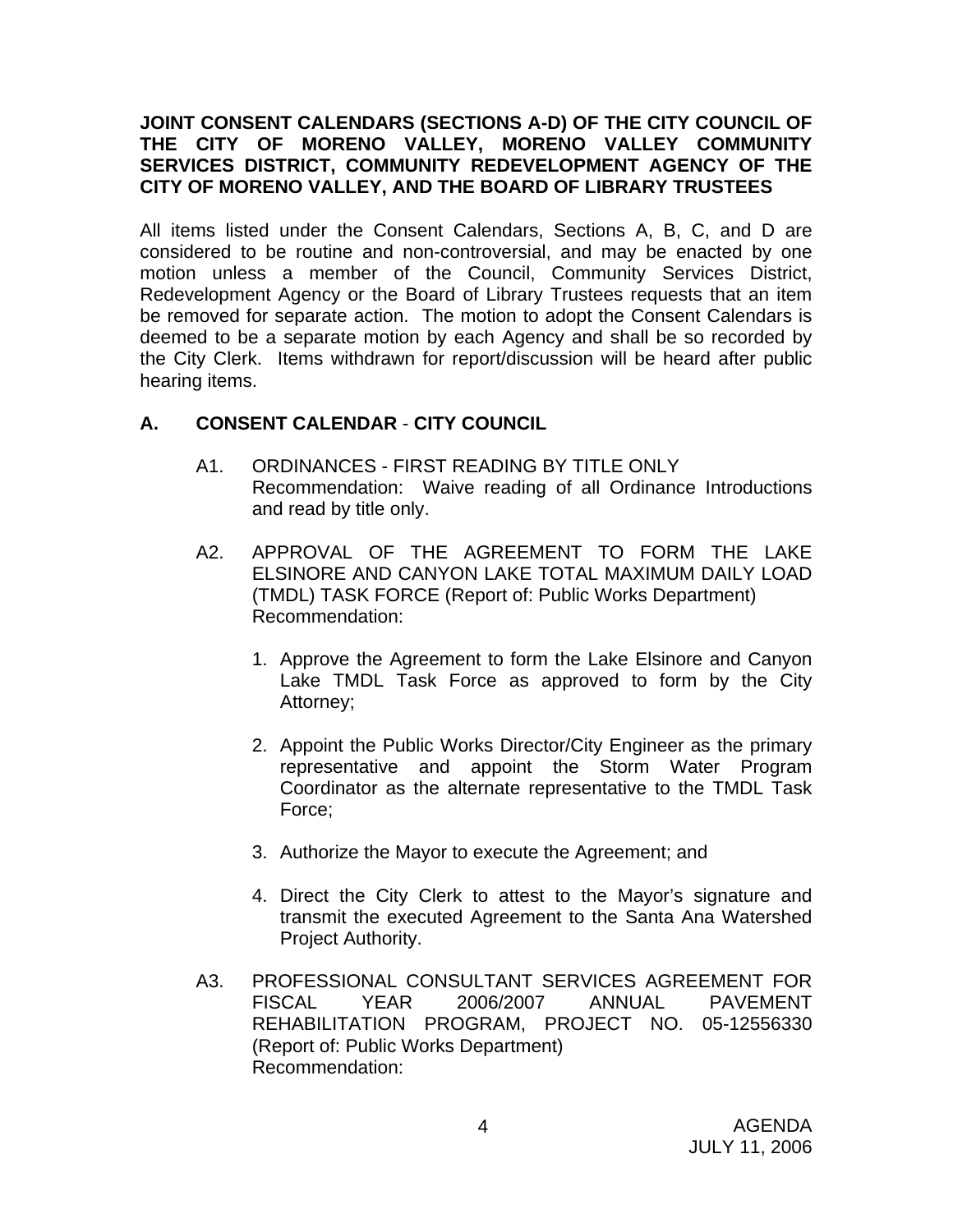- 1. Award the Agreement for Professional Consultant Services to Harris & Associates, 34 Executive Park, Suite 150, Irvine, California 92614-4705 to provide design services for the Fiscal Year 2006/2007 Annual Pavement Rehabilitation Program;
- 2. Authorize the Mayor to execute the Agreement for Professional Consultant Services with Harris & Associates;
- 3. Authorize the issuance of a Purchase Order to Harris & Associates, in the amount of \$181,200 (\$164,730 for the proposal amount plus \$16,470 for the 10% contingency) when the agreement has been signed by all parties (Account No. 125.56330); and
- 4. Authorize the City Manager to execute any subsequent related minor amendments to the Agreement for Professional Consultant Services with Harris & Associates, up to but not exceeding the Purchase Order contingency authorization in the amount of \$16,470, subject to approval of City Attorney.
- A4. PARCEL MAP 32326, PHASE II COMMERCIAL ACCEPT AGREEMENT AND IRREVOCABLE LETTERS OF CREDIT FOR PUBLIC IMPROVEMENTS, NORTHEAST CORNER OF GRAHAM STREET AND CACTUS AVENUE, DEVELOPER – RIDGE MORENO VALLEY, LLC, LONG BEACH, CA (Report of: Public Works Department) Recommendation:
	- 1. Approve Parcel Map 32326, Phase II, authorize the City Clerk to sign the map and transmit said map to the County Recorder's Office for recordation;
	- 2. Accept the Agreement and Irrevocable Letters of Credit for Public Improvements for Parcel Map 32326, Phase II;
	- 3. Authorize the Mayor to execute the agreement;
	- 4. Direct the City Clerk to forward the signed agreement to the County Recorder's office for recordation; and
	- 5. Authorize the City Engineer to execute any amendments to the agreement if the required public improvements are not completed within said timeframe.
- A5. AMENDMENT NO. 1 TO THE JOINT EXERCISE OF POWERS AGREEMENT CREATING THE WESTERN RIVERSIDE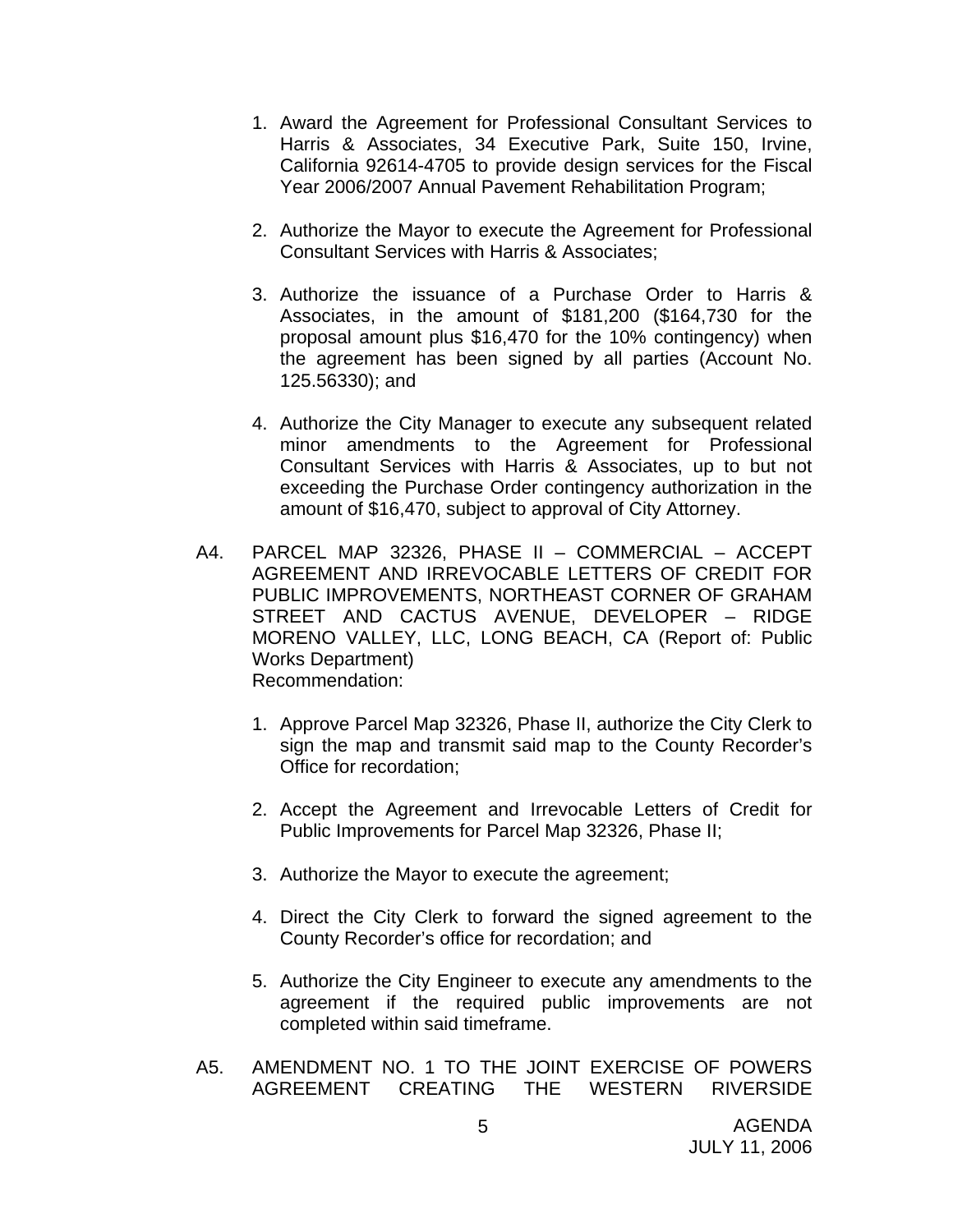REGIONAL CONSERVATION AUTHORITY (Report of: Community Development Department) Recommendation:

- A. Approve the Amendment to the Joint Powers Agreement pertaining to the Regional Conservation Authority;
- B. Authorize the Mayor and City Clerk to execute the document concerning the Regional Conservation Authority; and
- C. Direct the City Clerk to forward said amendments to the Regional Conservation Authority.
- A6. PA04-0004 APARTMENT COMPLEX ACCEPT AGREEMENT AND BONDS FOR PUBLIC IMPROVEMENTS, SOUTHWEST CORNER OF BAY AVENUE AND PAN AM BOULEVARD, SUBDIVIDER – MOVAL BAY APARTMENTS, L.P., IRVINE, CA (Report of: Public Works Department) Recommendation:
	- 1. Accept the Agreement and Bonds for Public Improvements;
	- 2. Authorize the Mayor to execute the Agreement;
	- 3. Direct the City Clerk to forward the signed Agreement to the County Recorder's Office for recordation; and
	- 4. Authorize the City Engineer to execute any future time extension amendments to the agreement, subject to City Attorney approval, if the required public improvements are not completed within said timeframe.
- A7. PARCEL MAP 32961 COMMERCIAL ACCEPT AGREEMENT AND BONDS FOR PUBLIC IMPROVEMENTS, NORTHWEST CORNER OF PERRIS BOULEVARD AND GROVE VIEW ROAD, SUBDIVIDER – INDUSTRIAL DEVELOPMENTS INTERNATIONAL, INC., IRVINE, CA (Report of: Public Works Department) Recommendation:
	- 1. Approve Parcel Map 32961, authorize the City Clerk to sign the map and transmit said map to the County Recorder's Office for recordation;
	- 2. Accept the Agreement and Bonds for Public Improvements;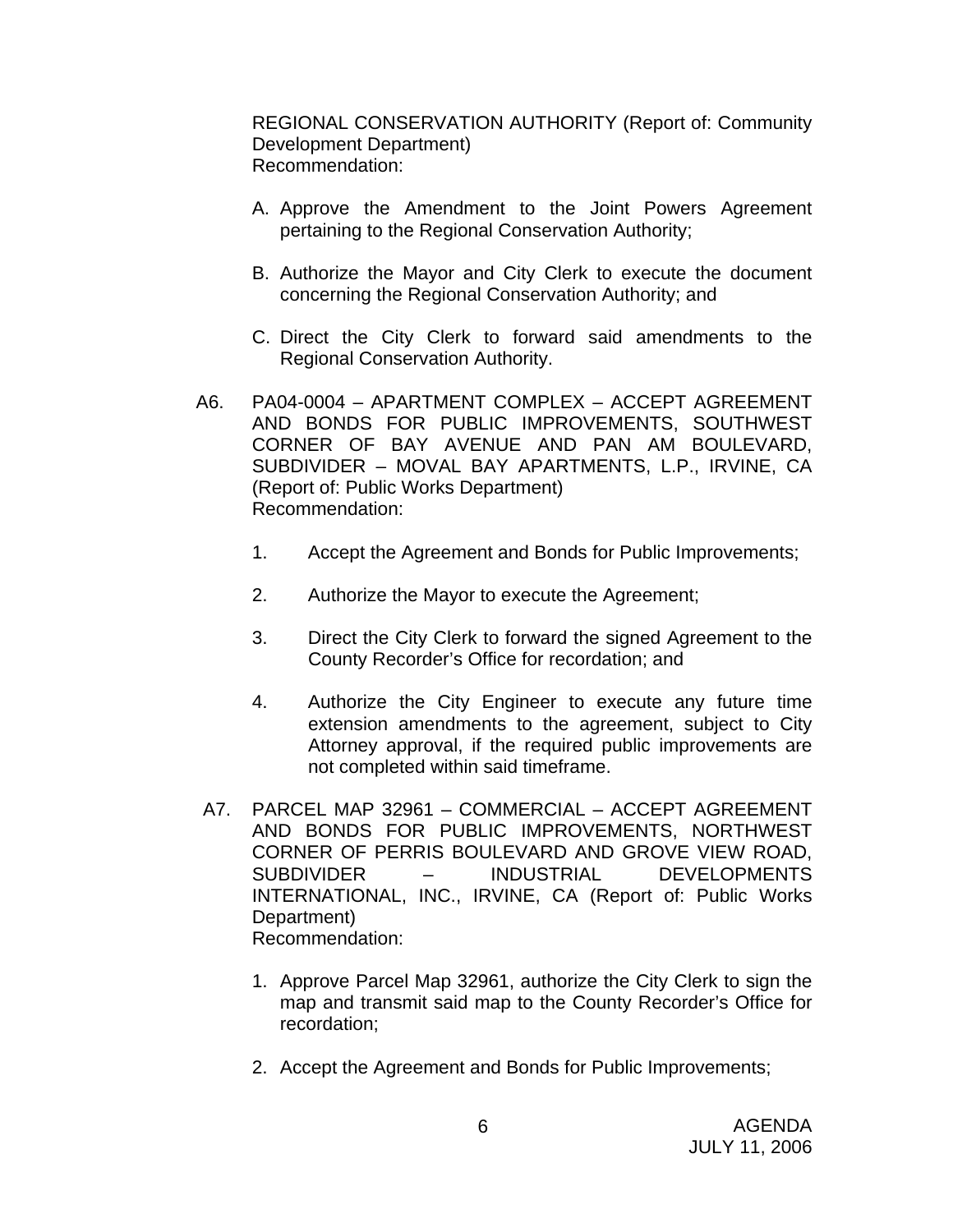- 3. Authorize the Mayor to execute the Agreement;
- 4. Direct the City Clerk to forward the signed Agreement to the County Recorder's Office for recordation; and
- 5. Authorize the City Engineer to execute any future time extension amendments to the agreement, subject to City Attorney approval, if the required public improvements are not completed within said timeframe.
- A8. TRACT 31149 SINGLE FAMILY RESIDENTIAL AMENDMENT TO AGREEMENT FOR PUBLIC IMPROVEMENTS (TIME EXTENSION), WEST SIDE OF KITCHING STREET AND NORTH OF FRAN LOU DRIVE, SUBDIVIDER – JWS ASSOCIATES, LLC, HUNTINGTON BEACH, CA (Report of: Public Works Department) Recommendation:
	- 1. Authorize the Mayor to execute the Amendment to Agreement for Public Improvements for Tract 31149;
	- 2. Instruct the City Clerk to forward the completed Amendment to Agreement for Public Improvements to the County Recorder's Office for recordation; and
	- 3. Authorize the City Engineer to execute any future time extension amendments to the agreement, subject to City Attorney approval, if the required public improvements are not completed within said timeframe.
- A9. TRACT 27251 SINGLE FAMILY RESIDENTIAL ACCEPT SUBSTITUTION AGREEMENT AND BONDS FOR PUBLIC IMPROVEMENTS, SOUTHEAST CORNER OF MORRISON STREET AND FIR AVENUE, SUBDIVIDER – RICHMOND AMERICAN HOMES OF CALIFORNIA, INC., CORONA, CA (Report of: Public Works Department) Recommendation:
	- 1. Accept the substitution of Agreement for Public Improvements and bonds for Tract 27251;
	- 2. Authorize the Mayor to execute the agreement;
	- 3. Direct the City Clerk to forward the signed agreement to the County Recorder's Office for recordation;
	- 4. Authorize the City Engineer to exonerate the Faithful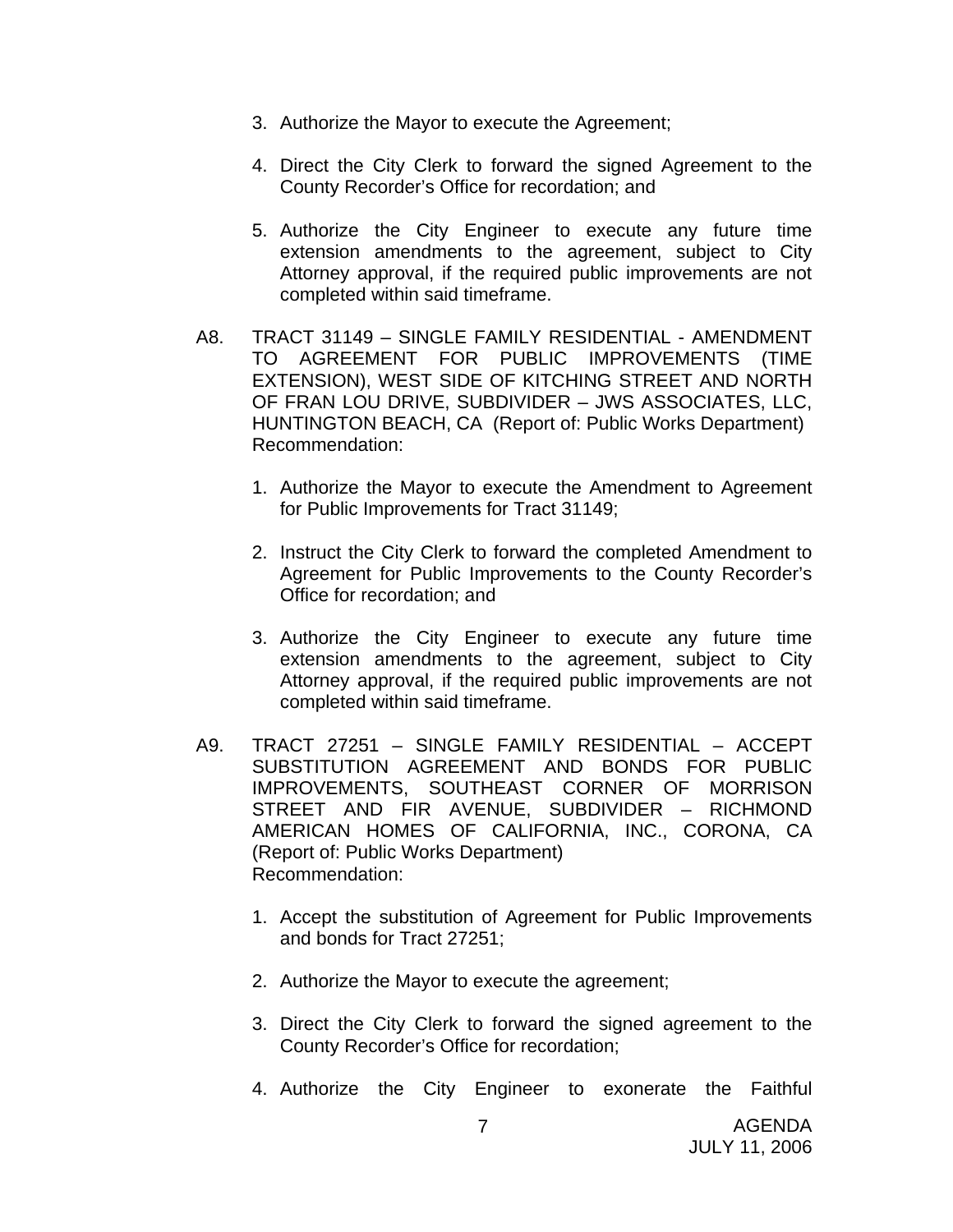Performance Bond and Material and Labor Bond previously submitted by Richland Meadowland. Ltd., upon acceptance of the substitution agreement and bonds; and

- 5. Authorize the City Engineer to execute any future time extension amendments to the agreement, subject to City Attorney approval, if the required public improvements are not completed within said timeframe.
- A10. TRACT 27251-1 SINGLE FAMILY RESIDENTIAL ACCEPT SUBSTITUTION AGREEMENT AND BONDS FOR PUBLIC IMPROVEMENTS, NORTHEAST CORNER OF MORRISON STREET AND EUCALYPTUS AVENUE, SUBDIVIDER – RICHMOND AMERICAN HOMES OF CALIFORNIA, INC., CORONA, CA (Report of: Public Works Department) Recommendation:
	- 1. Accept the substitution of Agreement for Public Improvements and bonds for Tract 27251-1;
	- 2. Authorize the Mayor to execute the agreement;
	- 3. Direct the City Clerk to forward the signed agreement to the County Recorder's Office for recordation;
	- 4. Authorize the City Engineer to exonerate the Faithful Performance Bond and Material and Labor Bond previously submitted by Richland Meadowland, Ltd., upon acceptance of the substitution agreement and bonds; and
	- 5. Authorize the City Engineer to execute any future time extension amendments to the agreement, subject to City Attorney approval, if the required public improvements are not completed within said timeframe.
- A11. PARCEL MAP 32631 COMMERCIAL ACCEPT AGREEMENT AND IRREVOCABLE LETTERS OF CREDIT FOR PUBLIC IMPROVEMENTS, DAY STREET, GATEWAY DRIVE, MEMORIAL WAY, AND TOWN CIRCLE DRIVE, SUBDIVIDER – GATEWAY COMPANY, L.C., NEWPORT BEACH, CA (Report of: Public Works Department) Recommendation:
	- 1. Approve Parcel Map 32631, authorize the City Clerk to sign the map and transmit said map to the County Recorder's Office for recordation;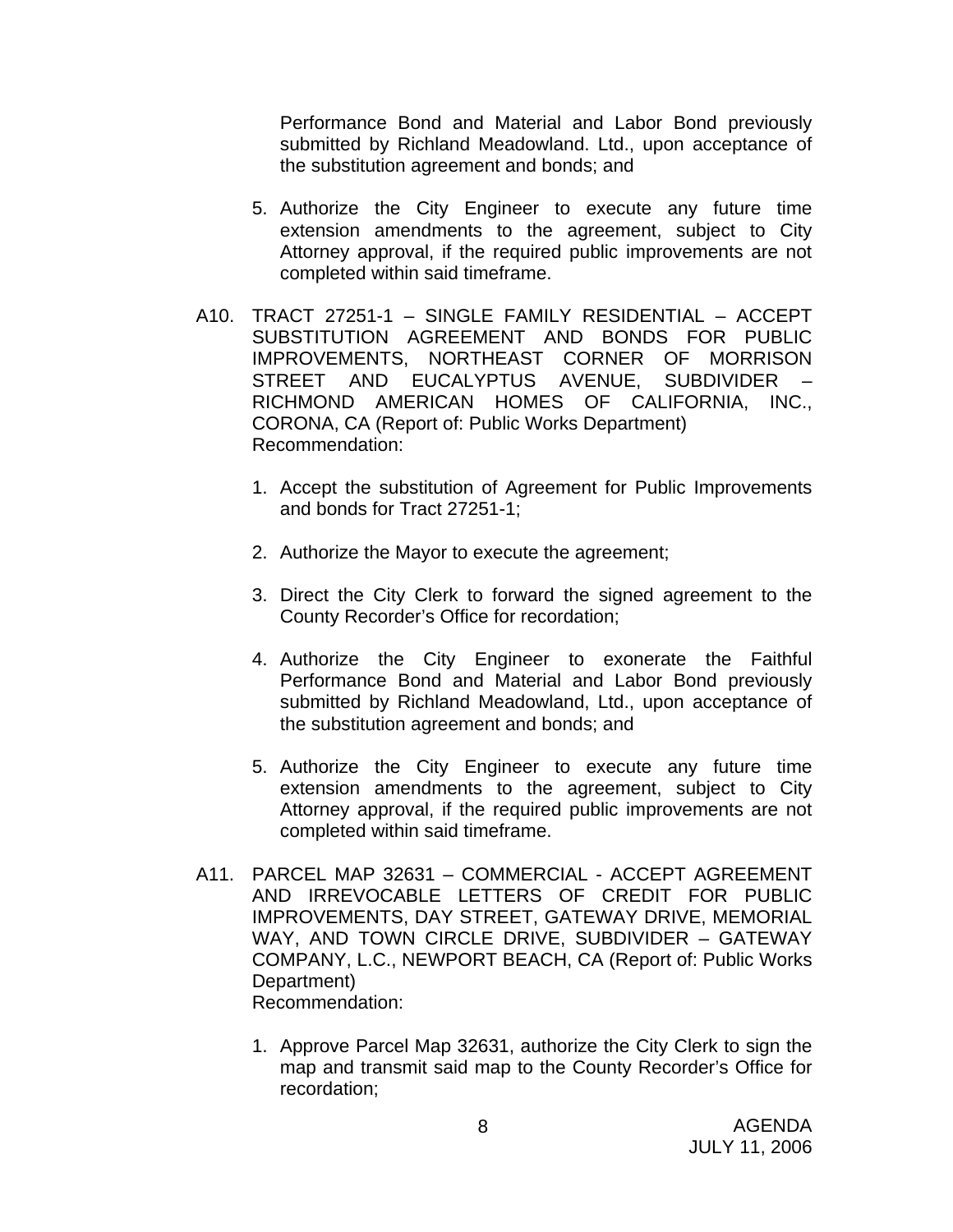- 2. Accept the Agreement and Irrevocable Letters of Credit for Public Improvements;
- 3. Authorize the Mayor to execute the Agreement;
- 4. Direct the City Clerk to forward the signed Agreement to the County Recorder's Office for recordation; and
- 5. Authorize the City Engineer to execute any future time extension amendments to the agreement, subject to City Attorney approval, if the required public improvements are not completed within said timeframe.
- A12. REQUEST FOR ADOPTION OF PLANS AND SPECIFICATIONS, AND AUTHORIZATION TO ADVERTISE FOR CONSTRUCTION BIDS FOR PROJECT ON STEVENS AVENUE, CAMPBELL AVENUE, PRINCESS LANE, AND ATWOOD AVENUE, AS PART OF THE STREET IMPROVEMENT PROGRAM (SIP), PROJECT NO. 02-12185520 (Report of: Public Works Department) Recommendation:
	- 1. Adopt the plans and specifications, subject to approval by the City Engineer; and
	- 2. Authorize the City Clerk to advertise the project for construction bids, upon approval of the plans and specifications by the City Engineer.
- A13. REQUEST ADOPTION OF PLANS AND SPECIFICATIONS AND AUTHORIZATION TO AWARD THE CONSTRUCTION CONTRACT FOR THE IRONWOOD AVENUE SIDEWALK IMPROVEMENTS FROM BAYLESS STREET TO WEBB STREET, PROJECT NO. 122.7220 (Report of: Public Works Department) Recommendation:
	- 1. Adopt the plans and specifications for the Ironwood Avenue Sidewalk Improvements on file in the office of the City Engineer;
	- 2. Award the construction contract, and authorize the Mayor to execute a contract for the Ironwood Avenue Sidewalk Improvements with Elite Bobcat Service, Inc., 1320 E. Sixth Street, Suite 100, Corona, California, the lowest responsible bidder;
	- 3. Authorize the issuance of a Purchase Order for Elite Bobcat Service, Inc., in the amount of \$120,936.00 (\$109,942.00 for the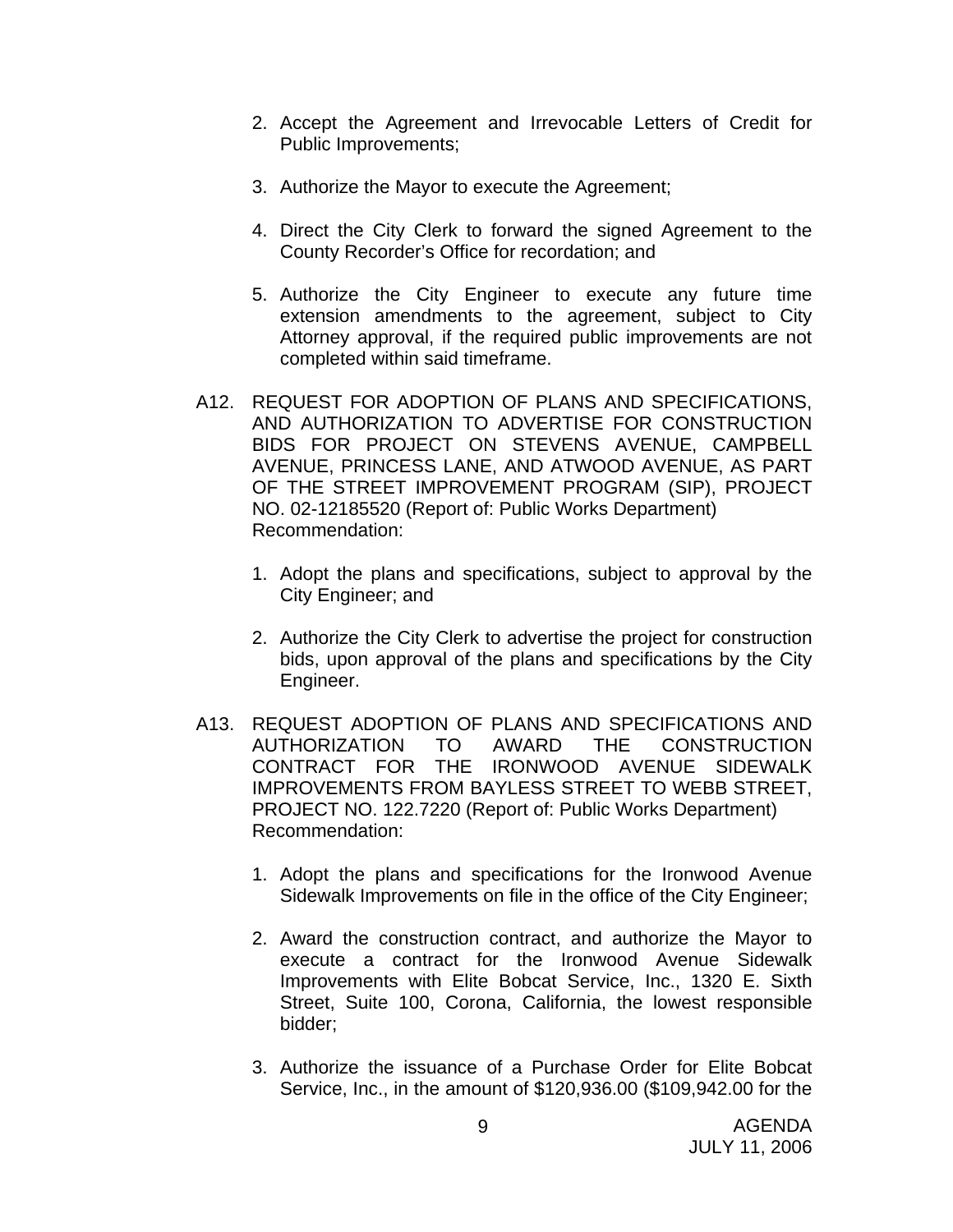proposal amount plus \$10,994.00 for the 10% contingency) when the contract has been signed by all parties (Account No. 122.72220); and

- 4. Authorize the City Manager to execute any subsequent related minor change orders to the contract with Elite Bobcat Service, Inc., up to but not exceeding the 10% contingency amount of \$10,994.00, subject to approval of the City Attorney.
- A14. REQUEST RE-ADOPTION OF PLANS AND UPDATED SPECIFICATIONS AND AUTHORIZATION TO RE-ADVERTISE FOR CONSTRUCTION BIDS FOR THE BOEING STREET AND MCDONNEL STREET SIDEWALK IMPROVEMENTS FROM ADRIENNE AVENUE TO BAY AVENUE, PROJECT NO. 05- 14768524 (Report of: Public Works Department) Recommendation:
	- 1. Re-Adopt the plans and updated specifications, that are on file in the office of the City Engineer; and
	- 2. Authorize the City Clerk to re-advertise the project for construction bids.
- A15. AUTHORIZATION TO AWARD AGREEMENT FOR PROFESSIONAL CONSULTANT DESIGN SERVICES FOR GRAHAM STREET IMPROVEMENTS FROM HEMLOCK AVENUE TO IRONWOOD AVENUE, PROJECT NO. 06-28068425 (Report of: Public Works Department) Recommendation:
	- 1. Approve the Agreement for Professional Consultant Design Services with DMC Design Group, Inc., 170 N. Maple Street, Suite 101, Corona, CA 92880 to provide design services for street improvements;
	- 2. Authorize the Mayor to execute said Agreement for Professional Consultant Design Services with DMC Design Group;
	- 3. Authorize the issuance of a Purchase Order to DMC Design Group, in the amount of \$151,723.00 (\$137,930 for the agreement plus \$13,793 for the 10% contingency) from Account No. 280.68425, when the agreement has been signed by all parties; and
	- 4. Authorize the City Manager to execute any subsequent related minor amendments to the Agreement for Professional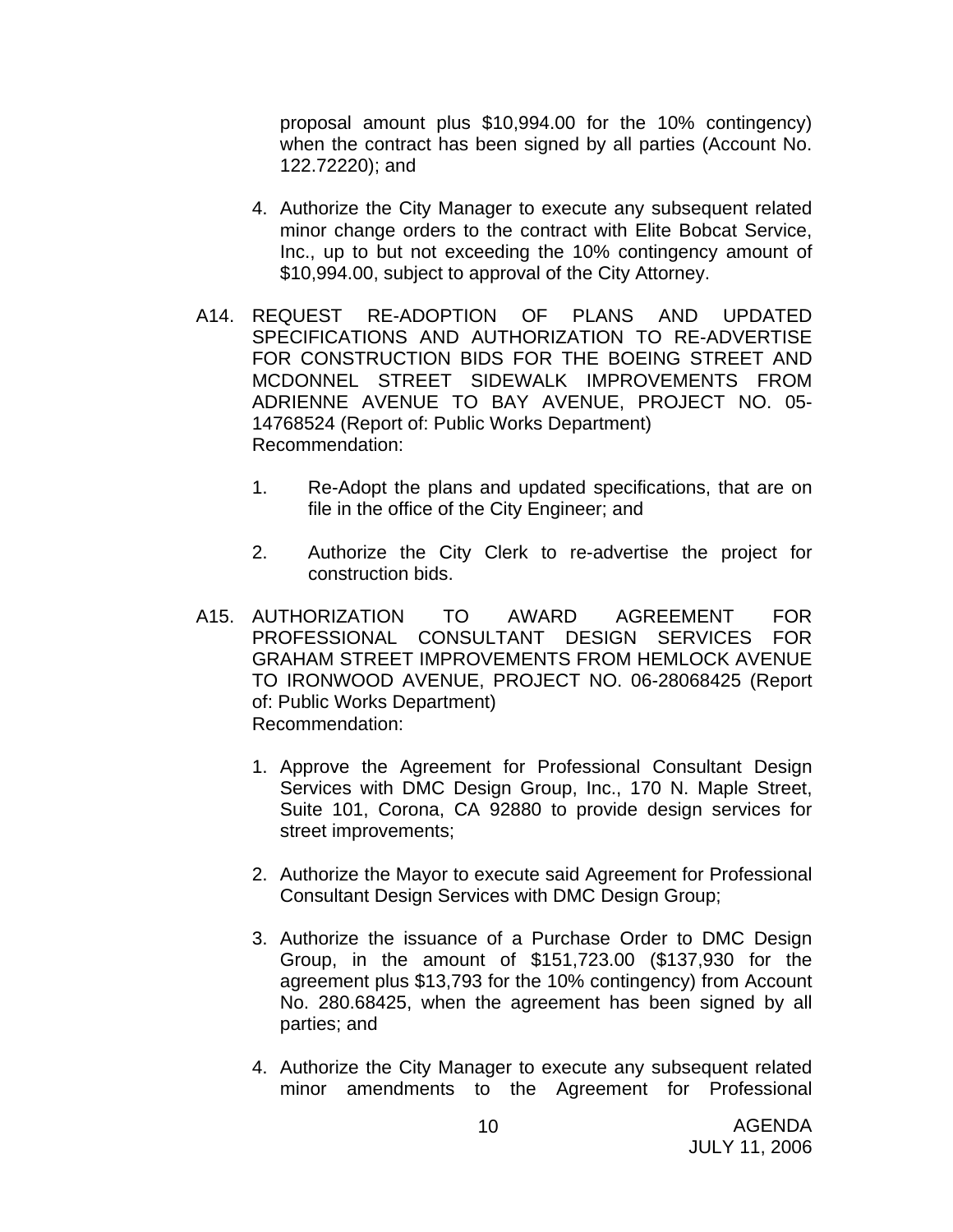Consultant Services with DMC Design Group, Inc., up to but not exceeding the Purchase Order contingency authorization in the amount of \$13,793, subject to approval of City Attorney.

- A16. FIRST AMENDMENT TO AGREEMENT FOR PROFESSIONAL CONSULTANT SERVICES FOR AQUEDUCT BIKEWAY IMPROVEMENTS FROM INDIAN STREET TO FAY AVENUE, PROJECT NO. 05-12567524 (Report of: Public Works Department) Recommendation:
	- 1. Adopt a Negative Declaration for the Aqueduct Bikeway Improvements from Indian Street to Fay Avenue, in that the project will not have the potential for a significant impact on the environment;
	- 2. Award the First Amendment to Agreement for Professional Consultant Services to Omnis, 5195 Walnut Avenue, No. 14, Chino, California 91710, to provide design services and construction assistance for the Aqueduct Bikeway Improvements from Indian Street to Fay Avenue;
	- 3. Authorize the Mayor to execute the First Amendment to Agreement for Professional Services with Omnis;
	- 4. Authorize an increase in the Purchase Order to Omnis, in the amount of \$105,408 (\$95,825 for the proposal amount plus \$9,583 for the 10% contingency) when the First Amendment to Agreement has been signed by all parties (Account No. 125.67524); and
	- 5. Authorize the City Manager to execute any subsequent related minor amendments to the Agreement for Professional Consultant Services with Omnis, up to but not exceeding the Purchase Order contingency authorized in the amount of \$9,583, subject to approval of City Attorney.
- A17. MOVAL BAY APARTMENTS, LP (BAY FAMILY APARTMENTS), AFFORDABLE HOUSING AGREEMENT (Report of: Economic Development Department) Recommendation: Adopt Resolution No. 2006-79 approving the Affordable Housing Agreement between the Redevelopment Agency (Agency) and MoVal Bay Apartments, LP, which will provide \$755,000 in gap financing assistance using the Agency's affordable housing funds.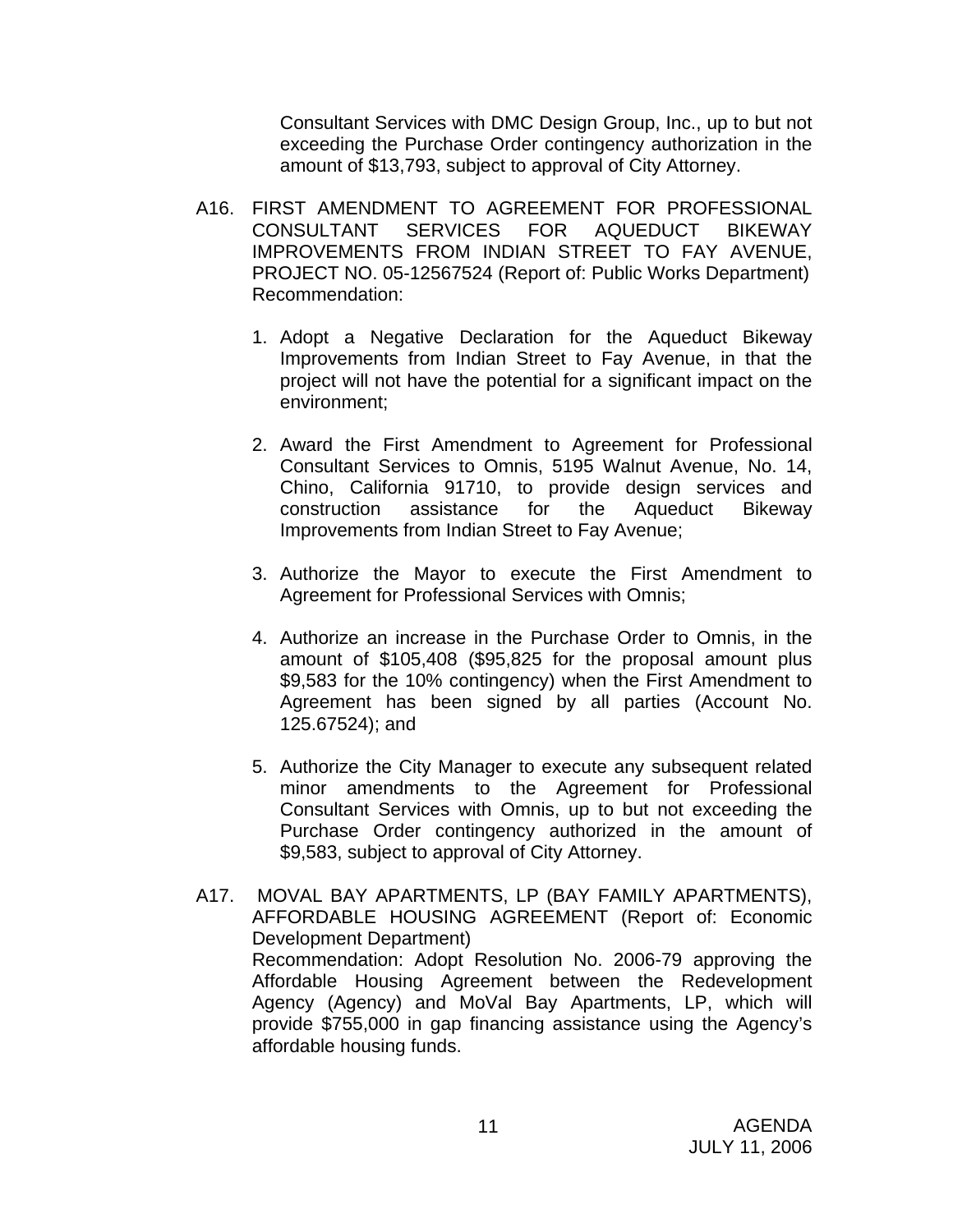#### Resolution No. 2006-79

 A Resolution of the City Council of the City of Moreno Valley Consenting to the Approval by the Community Redevelopment Agency of the City of Moreno Valley of an Affordable Housing Agreement by and between the Agency and MoVal Bay Apartments, L.P. a California Limited Partnership and Making Certain Findings in Connection Therewith

- A18. TRACT MAPS 23389 AND 23389-1 REDUCE FAITHFUL PERFORMANCE BOND AND ADOPT RESOLUTION NO. 2006- 80, A RESOLUTION OF THE CITY COUNCIL OF THE CITY OF MORENO VALLEY AUTHORIZING ACCEPTANCE OF THE PUBLIC IMPROVEMENTS AS COMPLETE AND ACCEPTING CACTUS AVENUE, AND MORENO BEACH DRIVE INTO THE CITY'S MAINTAINED STREET SYSTEM, SUBDIVIDER – KB HOME, POMONA, CA (Report of: Public Works Department) Recommendation:
	- 1. Adopt Resolution No. 2006-80 authorizing the acceptance of the public improvements for Tract Maps 23389 and 23389-1 as complete and accepting Cactus Avenue and Moreno Beach Drive into the City's maintained street system;

### Resolution No. 2006-80

 A Resolution of the City Council of the City of Moreno Valley, California, Authorizing the Acceptance of the Public Improvements as Complete Within Tracts 23389 and 23389-1, and Accepting Cactus Avenue and Moreno Beach Drive into the City's Maintained Street System

- 2. Authorize the City Engineer to execute the 90% reduction to the Faithful Performance Bond, exonerate the Material and Labor Bond in 90 days if there are no stop notices or liens on file with the City Clerk, and exonerate the final 10% of the Faithful Performance Bond in one year when all clearances are received.
- A19. RESOLUTION APPROVING AND AUTHORIZING EXECUTION OF PROGRAM SUPPLEMENT AGREEMENT NO. B57 TO THE ADMINISTERING AGENCY-STATE MASTER AGREEMENT FOR STATE FUNDED PROJECT NO. SR2SL-5441 (040), SAFE ROUTES TO SCHOOL PROGRAM (Report of: Public Works Department) Recommendation: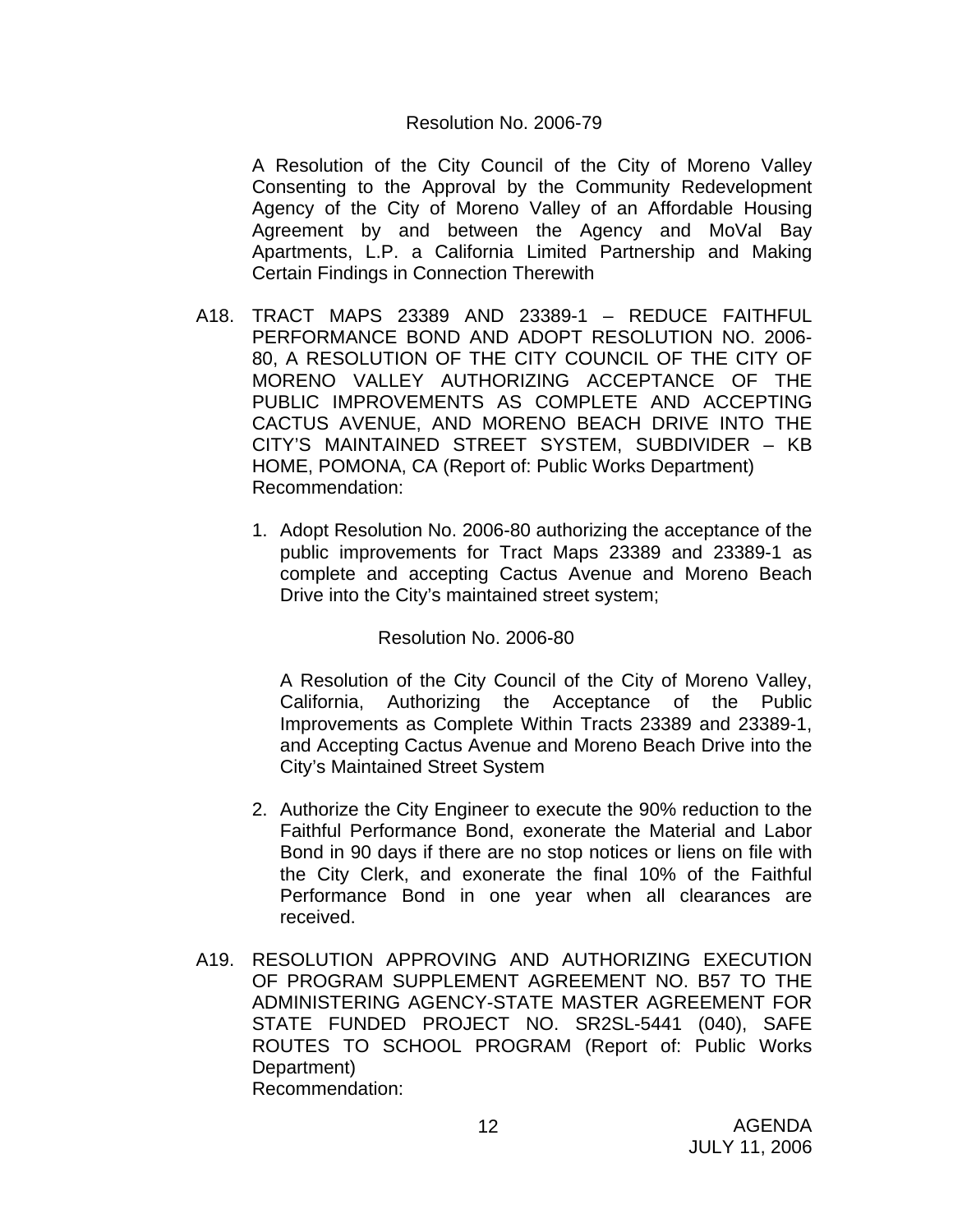1. Adopt Resolution No. 2006-81, approving the Program Supplement Agreement No. B57, to the Administering Master Agency-State Agreement for State Funded, Project No. SR2SL-5441 (040), Safe Routes to School; and

Resolution No. 2006-81

A Resolution of the City Council of the City of Moreno Valley, California, Approving and Authorizing Execution of Program Supplement No. B57, to Administering Agency-State Master Agreement No. SR2SL-5441 (040) for State Funded Projects Between the State of California, Acting by and through the Department of Transportation, and the City of Moreno Valley, for Safe Routes to School (SR2S) Program

- 2. Authorizing the Mayor to execute Program Supplement Agreement No. B57, to the Administering Master Agency-State Agreement for State Funded, Project No. SR2SL-5441 (040), Safe Routes to School.
- A20. PA03-0087 REDUCE FAITHFUL PERFORMANCE BOND AND ADOPT RESOLUTION NO. 2006-82, A RESOLUTION OF THE CITY COUNCIL OF THE CITY OF MORENO VALLEY AUTHORIZING ACCEPTANCE OF THE PUBLIC IMPROVEMENTS AS COMPLETE AND ACCEPTING TOWNGATE BOULEVARD, HERITAGE WAY, AND MEMORIAL WAY INTO THE CITY'S MAINTAINED STREET SYSTEM (Report of: Public Works Department) Recommendation:
	- 1. Adopt Resolution No. 2006-82 authorizing the acceptance of the public improvements for PA03-0087 as complete and accepting Towngate Boulevard, Heritage Way, and Memorial Way into the City's maintained street system; and

### Resolution No. 2006-82

 A Resolution of the City Council of the City of Moreno Valley, California, Authorizing the Acceptance of the Public Improvements as Complete within PA03-0087, and Accepting Towngate Boulevard, Heritage Way, and Memorial Way into the City's Maintained Street System

2. Authorize the City Engineer to execute the 90% reduction to the Faithful Performance Bond, exonerate the Material and Labor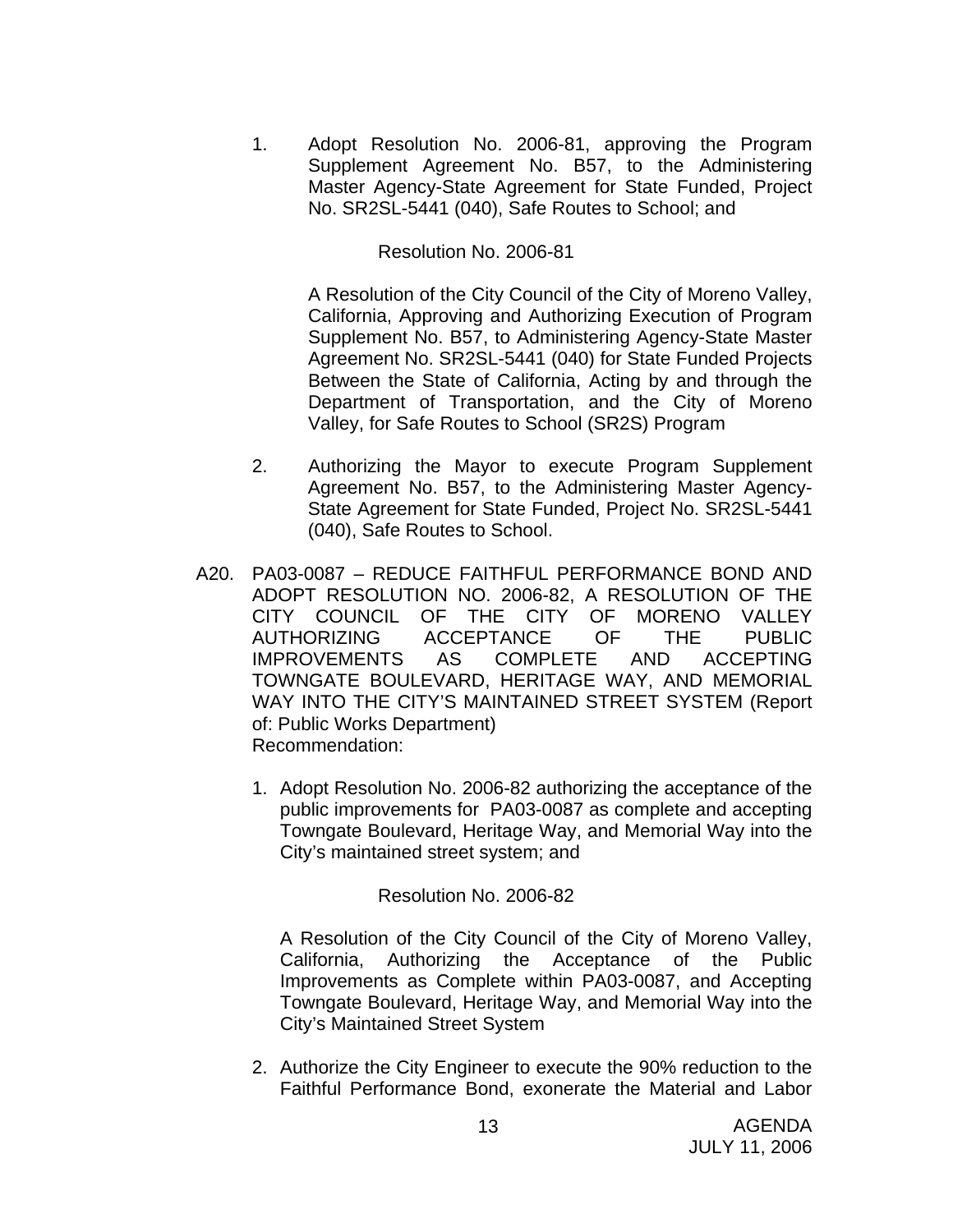Bond in 90 days if there are no stop notices or liens on file with the City Clerk, and exonerate the final 10% of the Faithful Performance Bond in one year when all clearances are received.

A21. ORDINANCE NO. 721 - AN ORDINANCE OF THE CITY COUNCIL OF THE CITY OF MORENO VALLEY, CALIFORNIA, AMENDING SECTION 12.20.020 OF CHAPTER 12.20 OF THE CITY OF MORENO VALLEY MUNICIPAL CODE RELATING TO A PRIMA FACIE SPEED LIMIT FOR CERTAIN STREETS (RECEIVED FIRST READING AND INTRODUCTION ON JUNE 27, 2006 ON A 5-0 VOTE) (Report of: Public Works Department) Recommendation: Adopt Ordinance No. 721.

#### Ordinance No. 721

An Ordinance of the City Council of the City of Moreno Valley, California, Amending Section 12.20.020 of Chapter 12.20 of the City of Moreno Valley Municipal Code Relating to a Prima Facie Speed Limit for Certain Streets

- A22. TRACT 31128 SINGLE FAMILY RESIDENTIAL AMENDMENT TO AGREEMENT FOR PUBLIC IMPROVEMENTS (TIME EXTENSION); SOUTHWEST CORNER OF CACTUS AVENUE AND OLIVER STREET; SUBDIVIDER: WESTERN PACIFIC HOUSING, IRVINE, CA (Report of: Public Works Department) Recommendation:
	- 1. Authorize the Mayor to execute the Amendment to Agreement for Public Improvements for Tract 31128;
	- 2. Instruct the City Clerk to forward the completed Amendment to Agreement for Public Improvements to the County Recorder's Office for recordation; and
	- 3. Authorize the City Engineer to execute any future time extension amendments to the agreement, subject to City Attorney approval, if the required public improvements are not completed within said timeframe.
- A23. 2006 LEGISLATIVE UPDATE (Report of: Assistant City Manager) Recommendation: Receive and file the informational report.
- A24. TELECOMMUNICATIONS LICENSE AGREEMENT WITH NEW CINGULAR WIRELESS, PCS, LLC, A DELAWARE LIMITED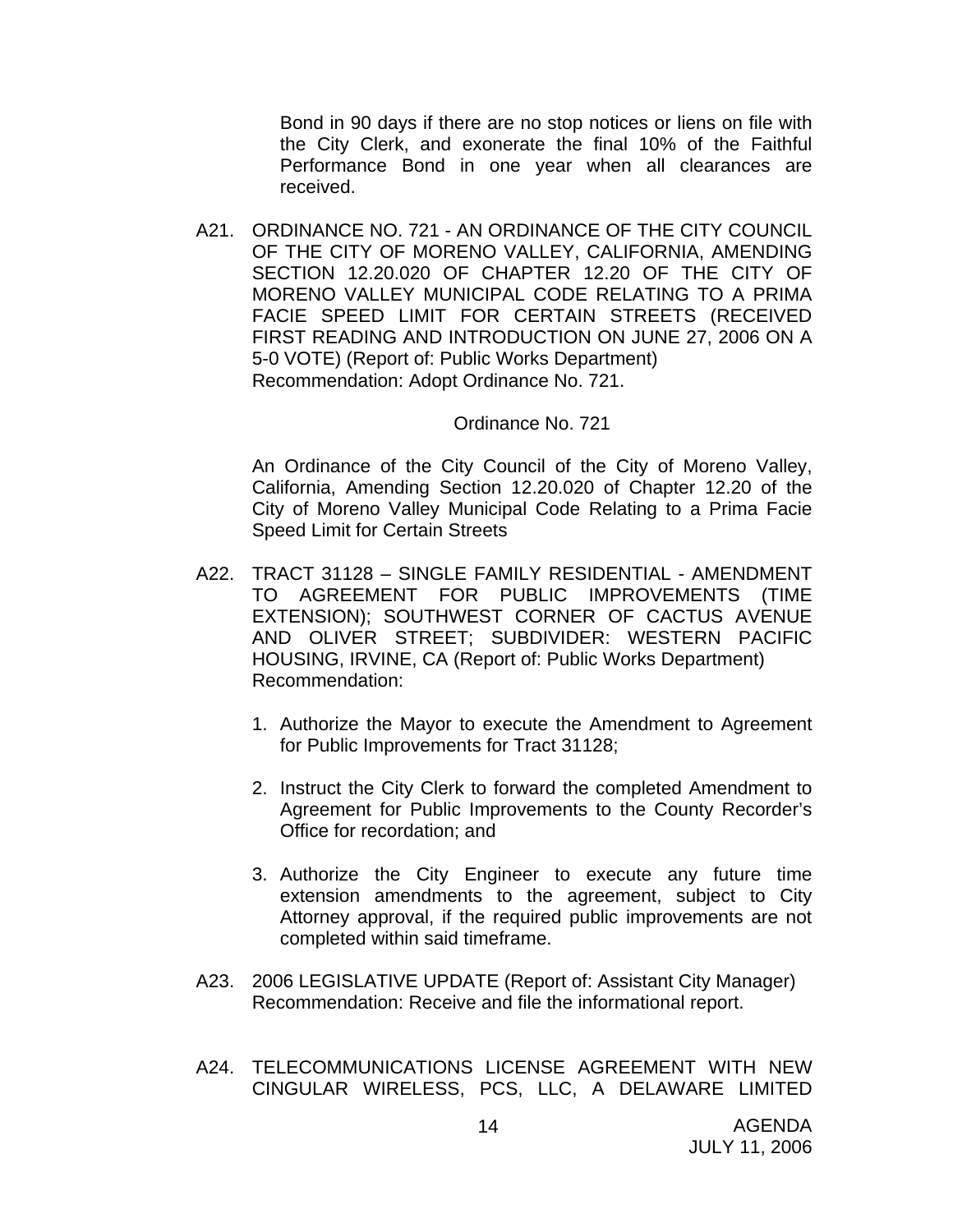LIABILITY COMPANY (Report of: Public Works Department) Recommendation: Authorize the Mayor to execute a Telecommunications License Agreement with New Cingular Wireless PCS, LLC, a Delaware limited liability company, for approximately 840 square feet of ground space on the property known as Hidden Springs Park.

- A25. MINUTES SPECIAL MEETING OF JUNE 20, 2006 (Report of: City Clerk's Department) Recommendation: Approve as submitted.
- A26. MINUTES REGULAR MEETING OF JUNE 27, 2006 (Report of: City Clerk's Department) Recommendation: Approve as submitted.
- A27. ADOPT RESOLUTION NO. 2006-86, ADOPTING POLICIES FOR TRAVEL AND RELATED BUSINESS EXPENSES (ELECTED OFFICIALS) AND SPENDING GUIDELINES FOR CITY COUNCIL DISCRETIONARY FUNDS (Report of: Finance Department) Recommendation: Adopt Resolution No. 2006-86, adopting policies for elected officials' travel and other expense reimbursement, and spending guidelines on City Council members' use of discretionary funds.

### Resolution No. 2006-86

A Resolution of the City Council of the City of Moreno Valley, California, Adopting the Travel and Related Business Expenses (Elected Officials) Policy, and the Spending Guidelines for City Council Discretionary Funds

- A28. APPROVE 115KV INTERCONNECTION FACILITIES AGREEMENT AND SERVICE AGREEMENT FOR WHOLESALE DISTRIBUTION SERVICE BY AND BETWEEN THE CITY OF MORENO VALLEY AND SOUTHERN CALIFORNIA EDISON COMPANY (Report of: Public Works Department) Recommendation:
	- 1. Approve the 115KV Interconnection Facilities Agreement and Service Agreement for Wholesale Distribution Service by and between the City of Moreno Valley and Southern California Edison Company, and authorize the Mayor to sign the agreements on behalf of the City of Moreno Valley, contingent upon advice and concurrence of the City Manager and City Attorney on final form and content; and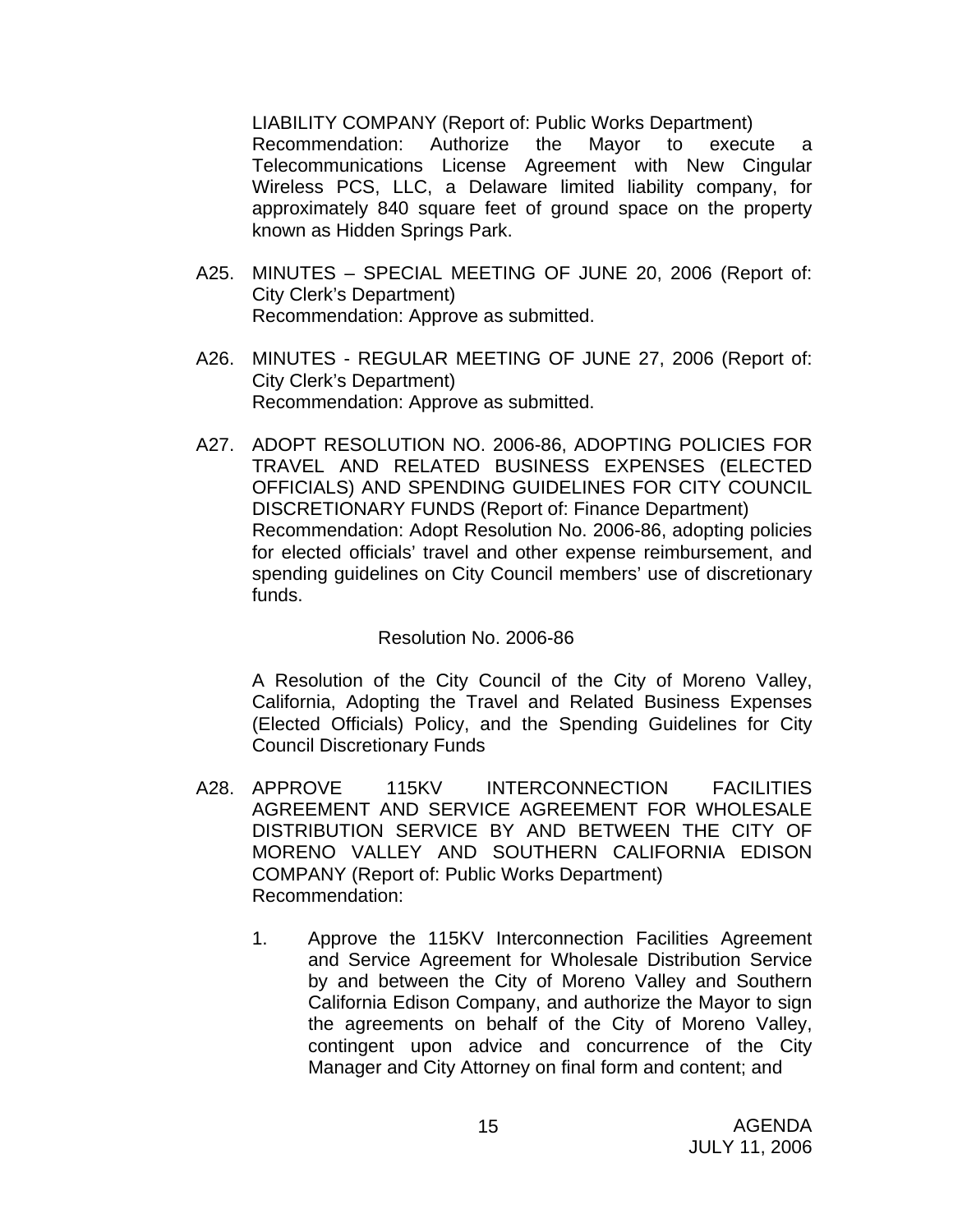2. Authorize the Finance Director to activate terms and conditions to advance capital proceeds as stipulated in City Council Resolution No. 2006-39 of April 11, 2006, creating a line of credit allowing for a source of revolving short term funding to the electrical utility.

## **B. CONSENT CALENDAR** - **COMMUNITY SERVICES DISTRICT**

- B1. ORDINANCES FIRST READING BY TITLE ONLY Recommendation: Waive reading of all Ordinance Introductions and read by title only.
- B2. MINUTES SPECIAL MEETING OF JUNE 20, 2006 (Report of: City Clerk's Department) Recommendation: Approve as submitted.
- B3. MINUTES REGULAR MEETING OF JUNE 27, 2006 (Report of: City Clerk's Department) Recommendation: Approve as submitted.

## **C. CONSENT CALENDAR** - **COMMUNITY REDEVELOPMENT AGENCY**

- C1. ORDINANCES FIRST READING BY TITLE ONLY Recommendation: Waive reading of all Ordinance Introductions and read by title only.
- C2. MOVAL BAY APARTMENTS, LP (BAY FAMILY APARTMENTS), AFFORDABLE HOUSING AGREEMENT (Report of: Economic Development Department) Recommendation: Adopt Resolution RDA 2006-04 approving the Affordable Housing Agreement between the Redevelopment Agency (Agency) and MoVal Bay Apartments, LP, which will provide \$755,000 in gap financing assistance using the Agency's affordable housing funds.

### Resolution No. RDA 2006-04

A Resolution of the Community Redevelopment Agency of the City of Moreno Valley Approving an Affordable Housing Agreement by and between the Agency and MoVal Bay Apartments, L.P., a California Limited Partnership

C3. MINUTES – SPECIAL MEETING OF JUNE 20, 2006 (Report of: City Clerk's Department) Recommendation: Approve as submitted.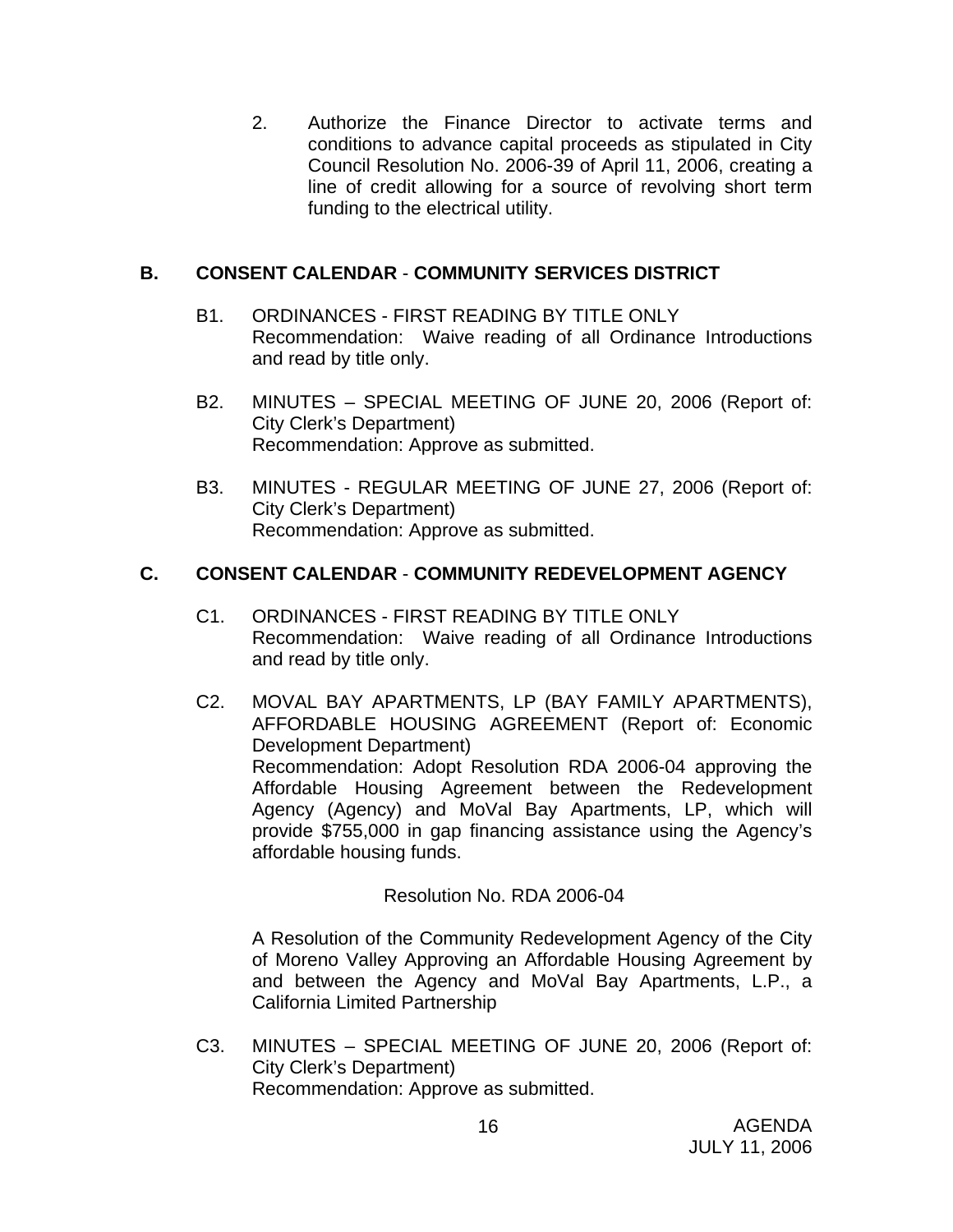C4. MINUTES - REGULAR MEETING OF JUNE 27, 2006 (Report of: City Clerk's Department) Recommendation: Approve as submitted.

## **D. CONSENT CALENDAR** - **BOARD OF LIBRARY TRUSTEES**

- D1. ORDINANCES FIRST READING BY TITLE ONLY Recommendation: Waive reading of all Ordinance Introductions and read by title only.
- D2. MINUTES REGULAR MEETING OF JUNE 27, 2006 (Report of: City Clerk's Department) Recommendation: Approve as submitted.

## **E. PUBLIC HEARINGS**

Questions or comments from the public on a Public Hearing matter are limited to five minutes per individual and must pertain to the subject under consideration.

 Those wishing to speak should complete and submit a GOLDENROD speaker slip to the Bailiff.

E1. A PUBLIC HEARING FOR GENERAL PLAN AMENDMENT (PA96- 0013) - A COMPREHENSIVE UPDATE OF THE CITY'S GENERAL PLAN AND RELATED ENVIRONMENTAL IMPACT REPORT (THIS MEETING WILL CONTINUE WITH A REVIEW OF THE ENVIRONMENTAL IMPACT REPORT OF THE GENERAL PLAN AND WRAP-UP DISCUSSION) (Report of: Community Development Department) Recommendation: The Staff concurs with the Planning Commission

recommendation. The Planning Commission recommends that the City Council:

1. Approve Resolution No. 2006-83 certifying the Final Program Environmental Impact Report (SCH# 2000091075) for the City of Moreno Valley General Plan and adopting a Statement of Overriding Considerations; and

Resolution No. 2006-83

A Resolution of the City Council of the City of Moreno Valley Certifying the Final Environmental Impact Report (State Clearing House No. 2000091075) for the Moreno Valley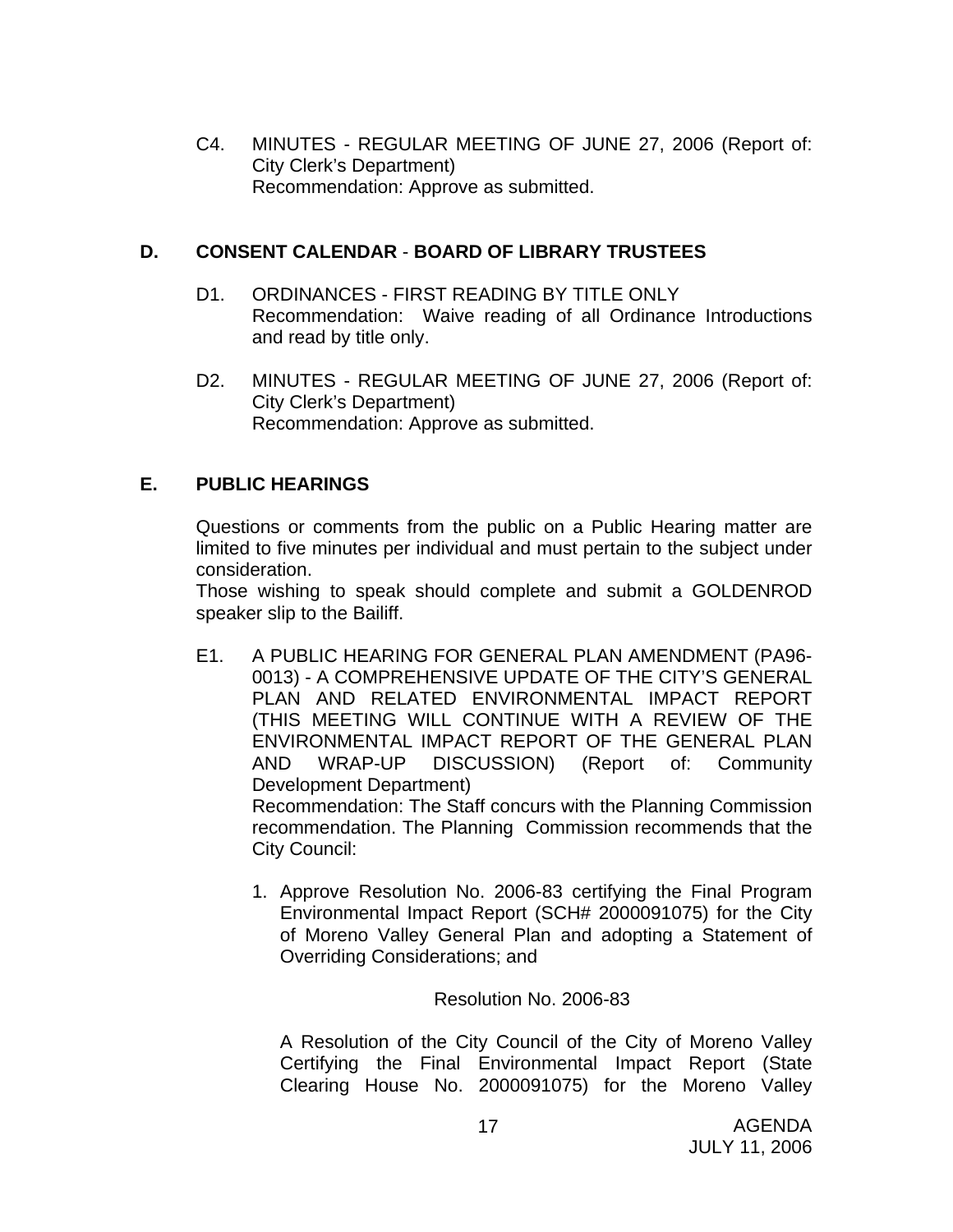General Plan (PA096-0013) and Adopting a Statement of Overriding Considerations

2. Approve Resolution No. 2006-84 adopting and implementing the comprehensively updated Moreno Valley General Plan (PA96- 0013)

## Resolution No. 2006-84

A Resolution of the City Council of the City of Moreno Valley Adopting and Implementing the Comprehensively Updated Moreno Valley General Plan (PA96-0013) for the Planning Period through 2030

- E2. PUBLIC HEARING REGARDING MAIL BALLOT PROCEEDINGS FOR TENTATIVE TRACT 29343 - BALLOTED ITEM: CSD ZONE B, AND ASSESSOR PARCEL NUMBER (APN) 316-210-043 IN TENTATIVE PARCEL MAP 32961 - BALLOTED ITEM: CSD ZONE M (Report of: Public Works Department) Recommendation: That the Members of the Board of Directors of the Moreno Valley Community Services District (CSD), after conducting the public hearing:
	- a) Tabulate the mail ballots for CSD Zone B (Residential Street Lighting) for Tentative Tract 29343 (and all the affected phases) and CSD Zone M (Commercial, Industrial, and Multifamily Improved Median Maintenance) for APN 316- 210-043 (and any division thereof) in Tentative Parcel Map 32961;
	- b) Verify and accept the results of the mail ballot proceedings as identified on the Official Tally Sheet and APN listing;
	- c) Receive and file with the City Clerk's Office the accepted Official Tally Sheet and APN listing; and
	- d) If approved, authorize and impose the applicable CSD Zone B and CSD Zone M parcel charges to the participating projects.

## **F. ITEMS REMOVED FROM CONSENT CALENDARS FOR DISCUSSION OR SEPARATE ACTION**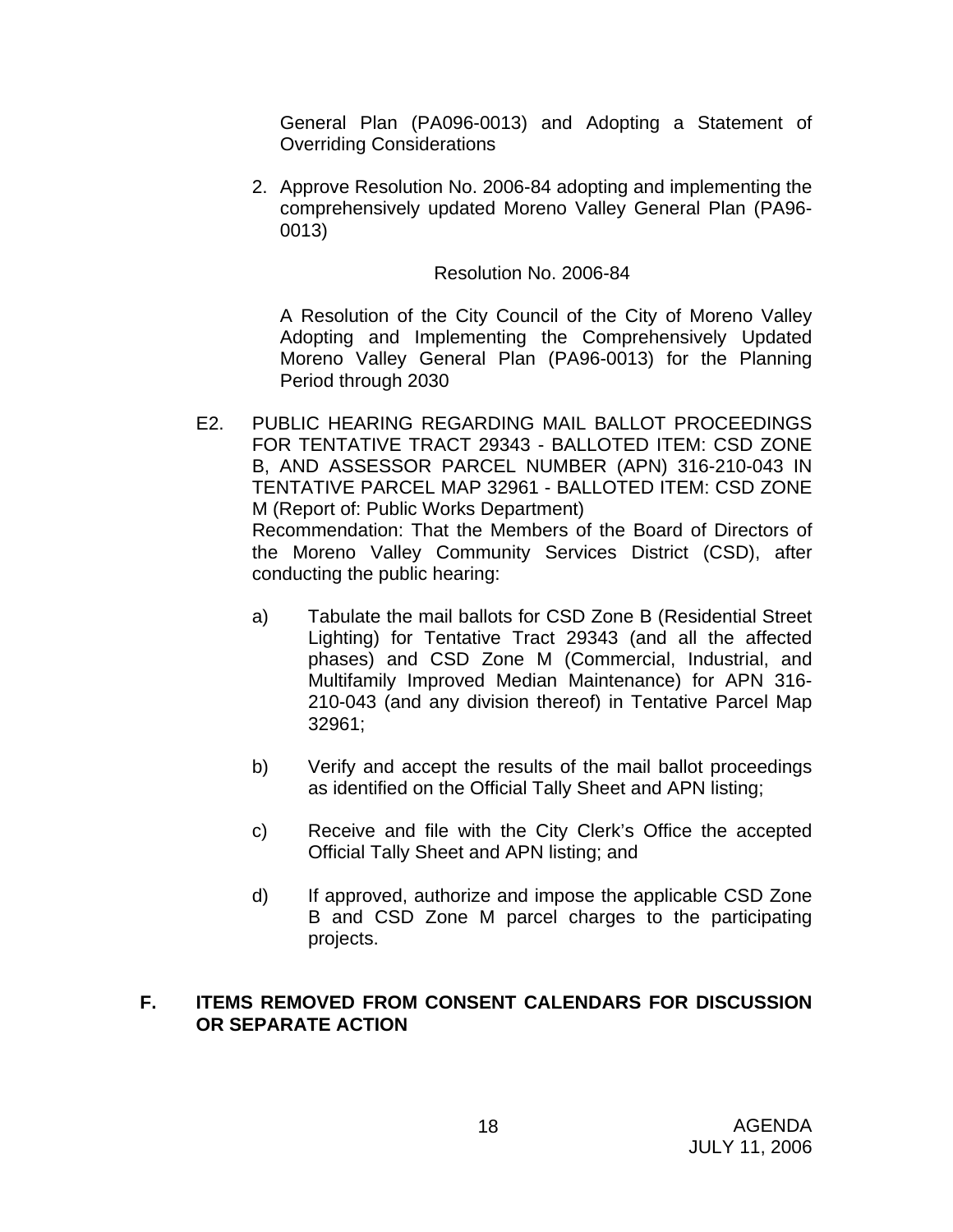## **G. REPORTS**

- G1. REPORTS ON REGIONAL AND REIMBURSABLE ACTIVITIES
	- a) Report on March Joint Powers Commission by Council Member Stewart
- G2. TELECOMMUNICATIONS ISSUES (Report of: Administrative Services Department) Recommendation: Receive and file the report on issues surrounding new telecommunications technology and legislation and provide direction to staff.
- G3. AN ORDINANCE REPEALING CHAPTER 7.03 AND REPEALING AND REENACTING CHAPTER 2.21 THEREBY COMBINING THE CULTURAL PRESERVATION BOARD AND ECOLOGICAL PROTECTION BOARD AND CREATING THE ENVIRONMENTAL PRESERVATION BOARD; AND AMENDING SECTION 7.05.020 OF CHAPTER 7.05 REGARDING THE DESIGNATION OF LANDMARKS – PLANNING CASE NO. PA06-0094 (Report of: Community Development Department) Recommendation: That the City Council:
	- 1. Introduce Ordinance No. 723, repealing Chapter 7.03 and repealing and reenacting Chapter 2.21 thereby combining the Cultural Preservation Board and Ecological Protection Board and creating the Environmental Preservation Board; and amending Section 7.05.020 of Chapter 7.05 regarding the designation of landmarks – Planning Case No. PA06-0094.

## Ordinance No. 723

 An Ordinance of the City Council of the City of Moreno Valley, California, Repealing Chapter 7.03 and Repealing and Reenacting Chapter 2.21 Thereby Combining the Cultural Preservation Board and Ecological Protection Board and Creating the Environmental Preservation Board; and Amending Section 7.05.020 of Chapter 7.05 Regarding the Designation of Landmarks – Planning Case No. PA06-0094

 G4. RESOLUTION AND ORDINANCE RELATING TO AMENDMENT TO CALPERS CONTRACT (Report of: Human Resources Department) Recommendation: That the City Council: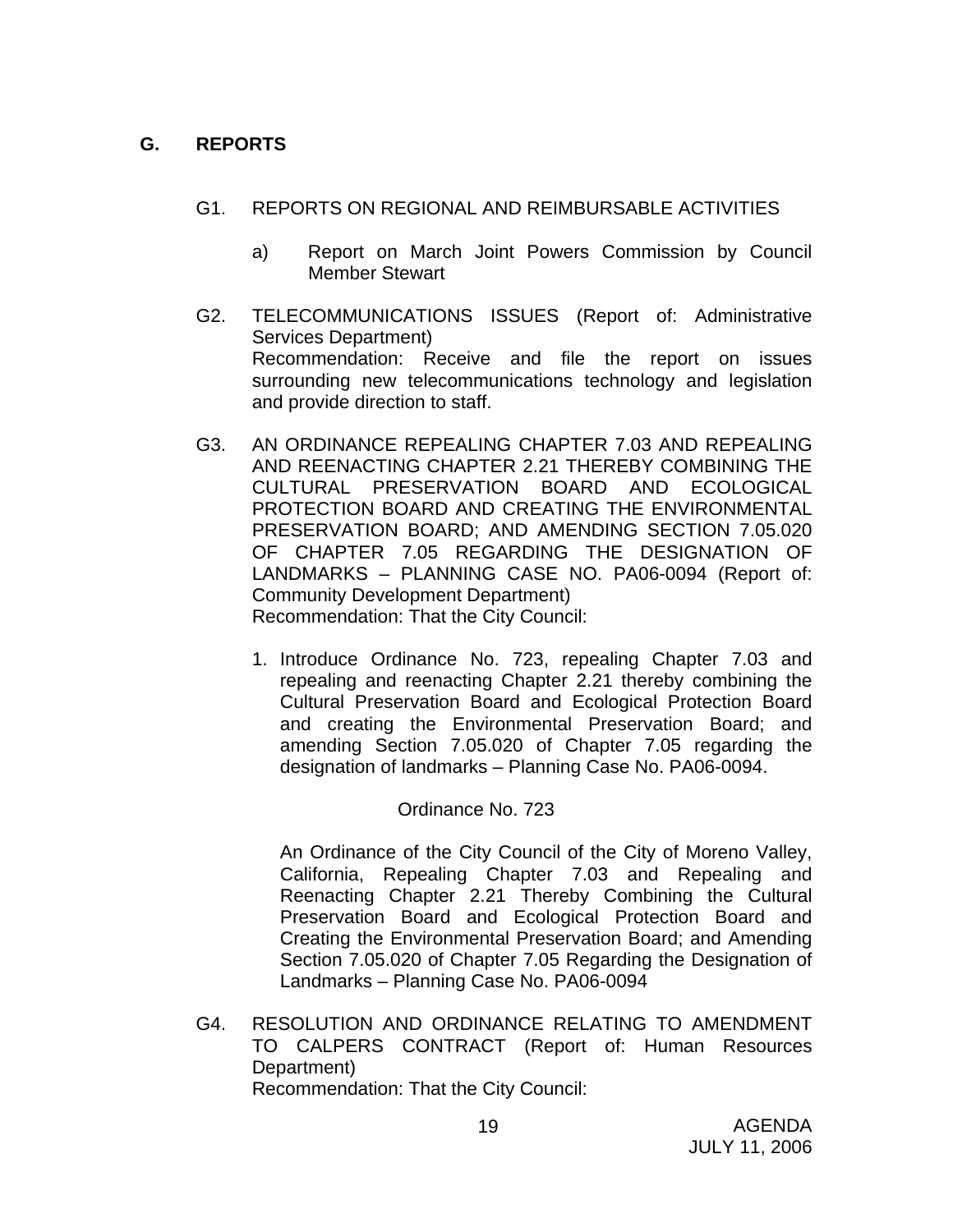1. Adopt Resolution No. 2006-85 noticing its intention to approve an amendment to contract between the Board of Administration of the California Public Employees' Retirement System (CalPERS) and the City of Moreno Valley regarding the change in benefits of the proposed contract;

#### Resolution No. 2006-85

A Resolution of the City Council of the City of Moreno Valley, California, Declaring Its Intention to Approve an Amendment to Contract between the City Council of the City of Moreno Valley and the Board of Administration of the Public Employees' Retirement System

2. Introduce Ordinance No. 724 authorizing an amendment to the City's CalPERS contract with the California Public Employees' Retirement System;

### Ordinance No. 724

 An Ordinance of the City Council of the City of Moreno Valley, California, Authorizing an Amendment to the Contract between the City Council of the City of Moreno Valley and the Board of Administration of the California Public Employees' Retirement **System** 

- 3. Approve Form CON-12, Certification of Governing Body's Action;
- 4. Approve Form CON-12A, Certification of Compliance with Government Code Section 7507;
- 5. Authorize the Mayor to execute the amendment to the contract authorizing full retirement benefits for all miscellaneous employees at 2.7% @ 55 years of age effective January 12, 2007; and
- 6. Direct the City Clerk, upon adoption of said Resolution, to forward to CalPERS a certified copy of: Resolution of Intention, Certification of Governing Body's Action and Certification of Compliance with Gov. Sec. 7507.
- G5. OPTIONS FOR AN INTERIM PUBLIC LIBRARY (Report of: Public Works Department) Recommendation: That the City Council: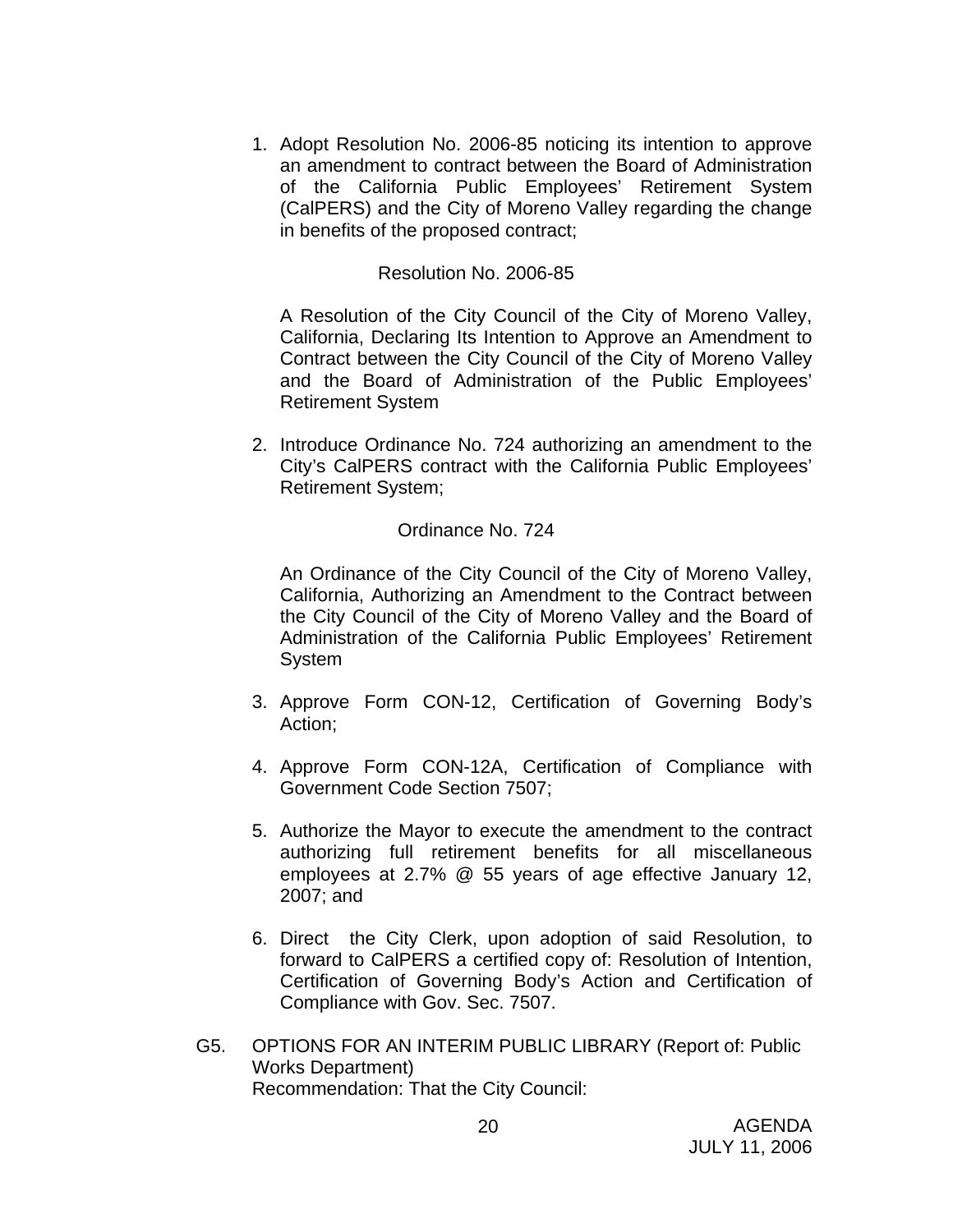- 1. Approve the renovation of the existing Moreno Valley Library located at 25480 Alessandro Boulevard; and
- 2. In its capacity as Chairman and Members of the Board of Library Trustees approve the renovation of the Moreno Valley Library located at 25480 Alessandro Boulevard.
- G6. APPOINTMENTS TO TRAFFIC SAFETY COMMISSION (CONTINUED FROM JUNE 27, 2006) (Report of: City Clerk's Department) Recommendation: That the City Council, after reviewing the ballots provided by the City Clerk;
	- 1. Appoint two members to the Traffic Safety Commission for terms expiring June 30, 2008; or
	- 2. If appointments are not made, declare the positions vacant and authorize the City Clerk to re-notice the positions as vacant.
- G7. CONTRACT AWARD CONSIDERATION FOR THE CONSTRUCTION OF THE MORENO VALLEY VETERANS MEMORIAL, PROJECT NO. 06-41278424 (Report of: Public Works Department) Recommendation: That the City Council select Alternate 1 or 2:

Alternate 1 (Staff's Recommended Action)

- 2. Reject the single bid opened on May 31, 2006 for the Moreno Valley Veterans Memorial;
- 3. Instruct staff to repackage the project with alternates to bring the project within budget and authorize the City Clerk to re-advertise the Moreno Valley Veterans Memorial for construction bids at the first available date.

Alternate 2 (Upon Finding of Early Completion as Necessity)

- 1. Award the construction contract for the Moreno Valley Veterans Memorial to 4-Con Engineering, Inc., 2751 Avalon Street, Riverside, California 92509, the sole bidder, upon satisfactory submission of the required subcontractor information;
- 2. Authorize the Mayor to execute a contract agreement with 4- Con Engineering, Inc.;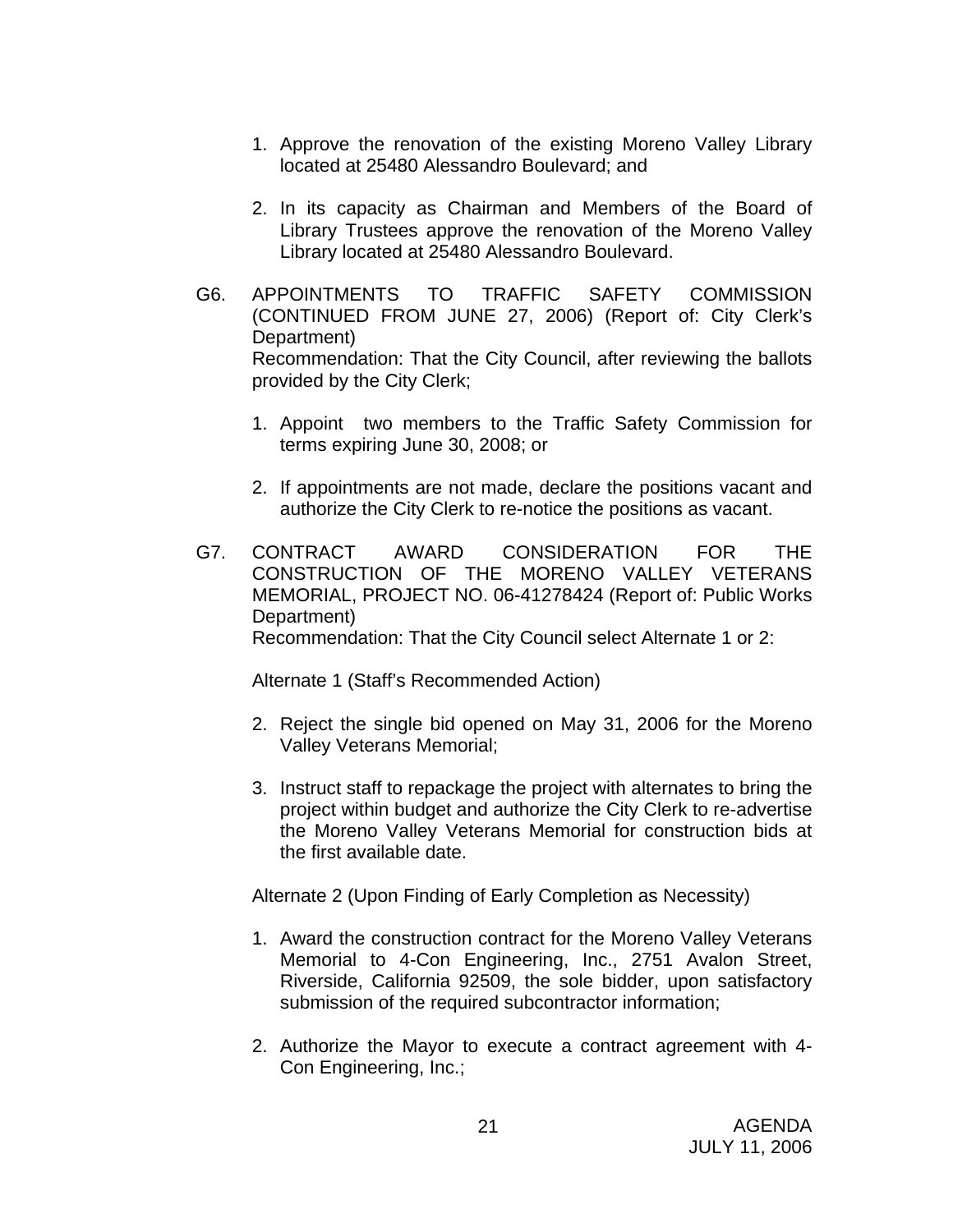- 3. Authorize an appropriation of \$324,100 from the General Fund Capital Expenditures Reserve to the General City Capital Projects Fund Account No. 412.78424, for a total project appropriation of \$1,650,00;
- 4. Authorize the issuance of purchase order for 4-Con Engineering, Inc., in the amount of \$1,374,930.00 (\$1,249,936.00 for the base bid, Alternate A and F, plus \$124,994.00 for the 10% contingency), and authorize the City Manager to execute change orders within the 10% contingency, subject to approval of the City Attorney.
- G8. CITY MANAGER'S REPORT (Informational Oral Presentation not for Council action)
- G9 REQUEST THAT COUNCIL CONSIDER RE-BALLOTING THE ZONE E-3 MAIL BALLOT PROCEEDING (Oral Presentation – No written material to be provided) Recommendation: That the City Council consider re-balloting the Zone E-3 Mail Ballot Proceeding, which failed at a public hearing held June 13, 2006.

## **H. LEGISLATIVE ACTIONS**

ORDINANCES - 1ST READING AND INTRODUCTION - NONE

ORDINANCES - 2ND READING AND ADOPTION

H1. ORDINANCE NO. 722 - AN ORDINANCE OF THE CITY COUNCIL OF THE CITY OF MORENO VALLEY, CALIFORNIA, AMENDING SECTION 2.04.050 OF CHAPTER 2.04 OF TITLE 2 OF THE CITY OF MORENO VALLEY MUNICIPAL CODE, RELATING TO COMPENSATION AND REIMBURSEMENT FOR COUNCIL MEMBERS (RECEIVED FIRST READING AND INTRODUCTION ON JUNE 27, 2006, AS AMENDED ON A 3-2 VOTE, STEWART & WEST ABSTAINING) (Report of: Finance Department) Recommendation: Adopt Ordinance No. 722

## Ordinance No. 722

An Ordinance of the City Council of the City of Moreno Valley, California, Amending Section 2.04.050 of Chapter 2.04 of Title 2 of the City of Moreno Valley Municipal Code, Relating to Compensation and Reimbursement for Council Members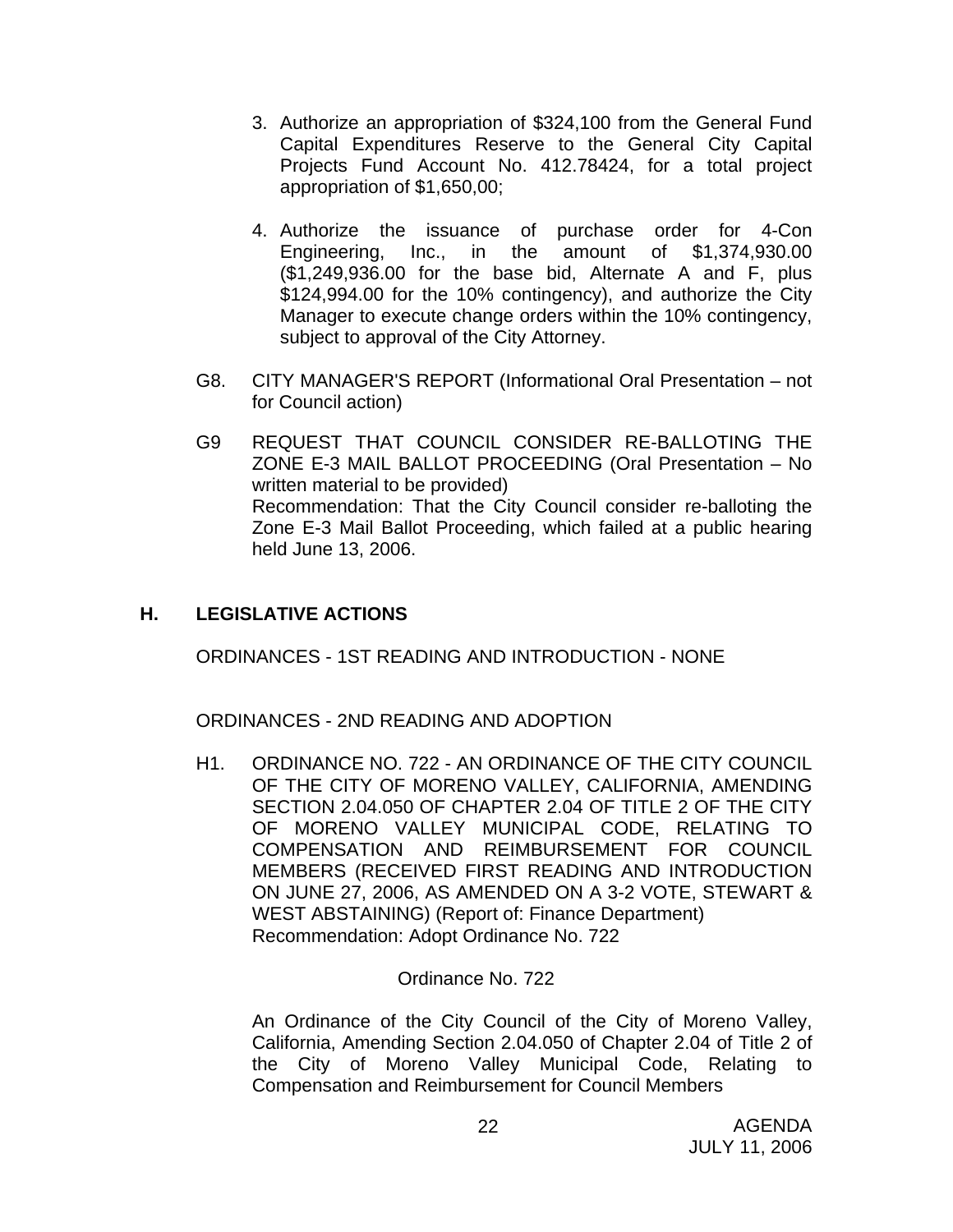ORDINANCES - URGENCY ORDINANCES - NONE

RESOLUTIONS – NONE

## PUBLIC COMMENTS **ON ANY SUBJECT NOT ON THE AGENDA** UNDER THE JURISDICTION OF THE CITY COUNCIL

Those wishing to speak should complete and submit a BLUE speaker slip to the Bailiff. There is a three-minute time limit per person. All remarks and questions shall be addressed to the presiding officer or to the City Council and not to any individual Council member, staff member or other person.

## **CLOSING COMMENTS AND/OR REPORTS OF THE CITY COUNCIL, COMMUNITY SERVICES DISTRICT, OR COMMUNITY REDEVELOPMENT AGENCY**